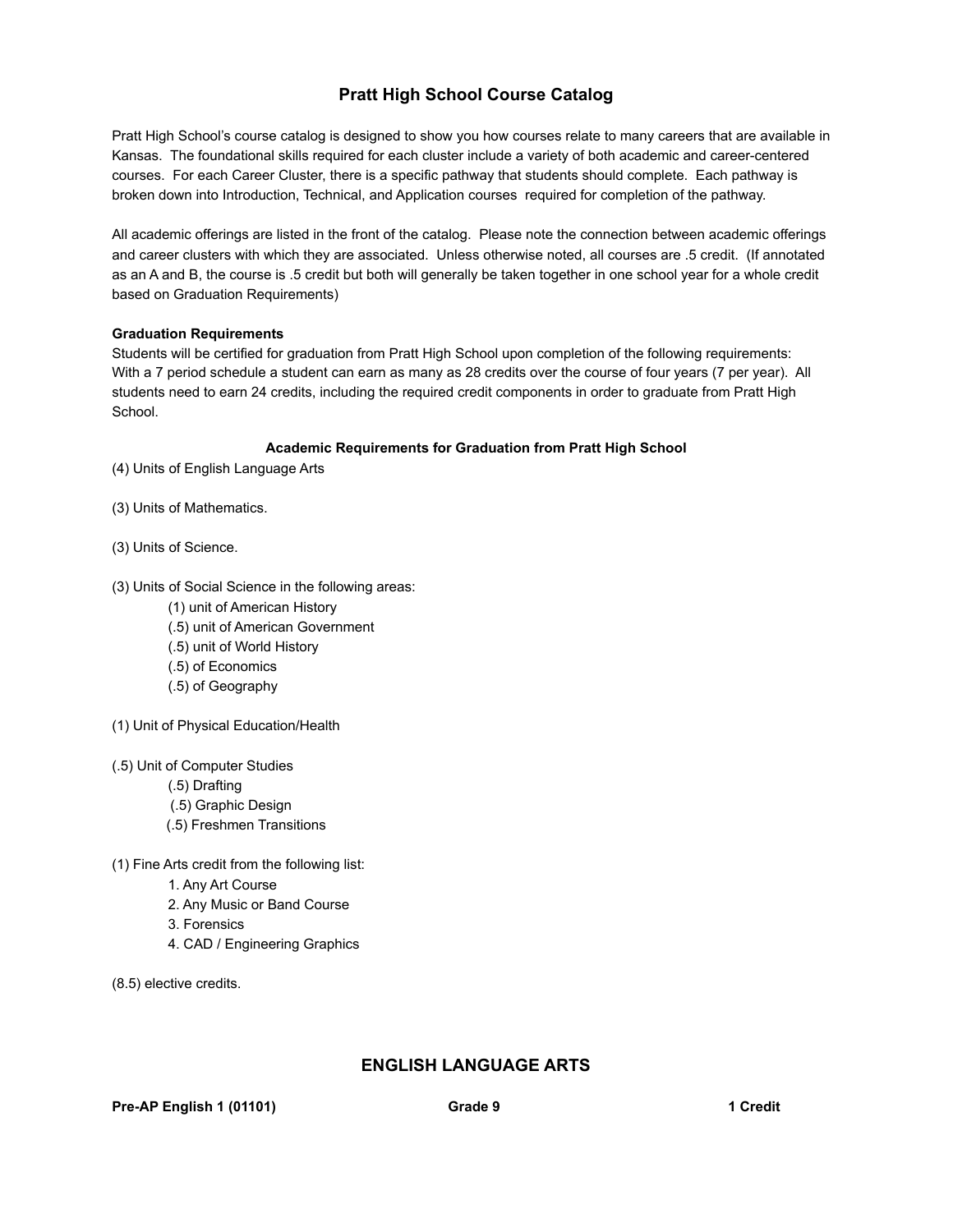Pre-AP English I students will work to gain better reading and writing skills through examining a large variety of literature. This will include fiction and nonfiction, classic and contemporary, prose and poetry, novels and short stories. Pre-Ap English 1 will place a greater emphasis on insightful and challenging responses to literature. There will be a greater demand on the students, including outside work and reading, longer assignments, and a faster pace. Students in this course will need to budget extra time and effort to be successful.

## **Pre-AP English 2 (01101) Grade 10 1 Credit**

Pre-AP English 2 students will work to gain better reading and writing skills through examining a large variety of literature. This will include fiction and nonfiction, classic and contemporary, prose and poetry, novels and short stories. Pre-Ap English 2 will place a greater emphasis on insightful and challenging responses to literature. There will be a greater demand on the students, including outside work and reading, longer assignments, and a faster pace. Students in this course will need to budget extra time and effort to be successful.

## **AP English Language and Composition (01005) Grade 11-12 1 Credit**

This course is recommended for students seeking strong college preparation in writing and research. The Advanced Placement English Language and Composition course aligns to an introductory college-level rhetoric and writing curriculum, which requires students to develop evidence-based analytic and argumentative essays that proceed through several stages or drafts. Students evaluate, synthesize, and cite research to support their arguments. Throughout the course, students develop a personal style by making appropriate grammatical choices. Additionally, students read and analyze the rhetorical elements and their effects in non-fiction texts, including graphic images from many disciplines and historical periods. **Students who complete this course will take the National AP Exam given by College Board with the opportunity to earn college credit. College credit will depend on the College or University you will be attending. Typically this class will count towards Comp 1 with the ability to score into Comp II as well. It is your responsibility to check on your school's requirements.**

## **AP English Literature and Composition (01006) Grade 12 1 Credit**

Following the College Board's suggested curriculum designed to parallel college-level English courses, AP English Literature and Composition courses enable students to develop critical standards for evaluating literature. Students study the language, character, action, and theme in works of recognized literary merit; enrich their understanding of connotation, metaphor, irony, syntax, and tone; and write compositions of their own (including literary analysis, exposition, argument, narrative, and creative writing). **Students who complete this course will take the National AP Exam given by College Board with the opportunity to earn college credit. College credit will depend on the College or University you will be attending. Typically this class will count towards Comp 1 with the ability to score into Comp II as well or some sort of Literature General Education Requirement. It is your responsibility to check on your school's requirements.**

## **English I (A and B) (01001) Grade 9 1 Credit**

English/Language Arts I (9th grade) courses build upon students' prior knowledge of grammar, vocabulary, word usage, and the mechanics of writing and usually include the four aspects of language use: reading, writing, speaking, and listening. Typically, these courses introduce and define various genres of literature, with writing exercises often linked to reading selections.

## **English II (A and B) (01002) Grade 10 1 Credit**

English/Language Arts II (10th grade) courses usually offer a balanced focus on composition and literature. Typically, students learn about the alternate aims and audiences of written compositions by writing persuasive, critical, and creative multi-paragraph essays and compositions. Through the study of various genres of world literature, students can improve their reading rate and comprehension and develop the skills to determine the author's intent and theme and to recognize the techniques used by the author to deliver his or her message.

## **English III (A and B) (01003) Grade 11 1 Credit**

English/Language Arts III (11th grade) courses are a survey of American literature. Literary conventions and stylistic devices may receive greater emphasis than in previous courses. Students will read essays, short stories, speeches, poetry and supplemental novels from different periods in American history and literature. Students will continue to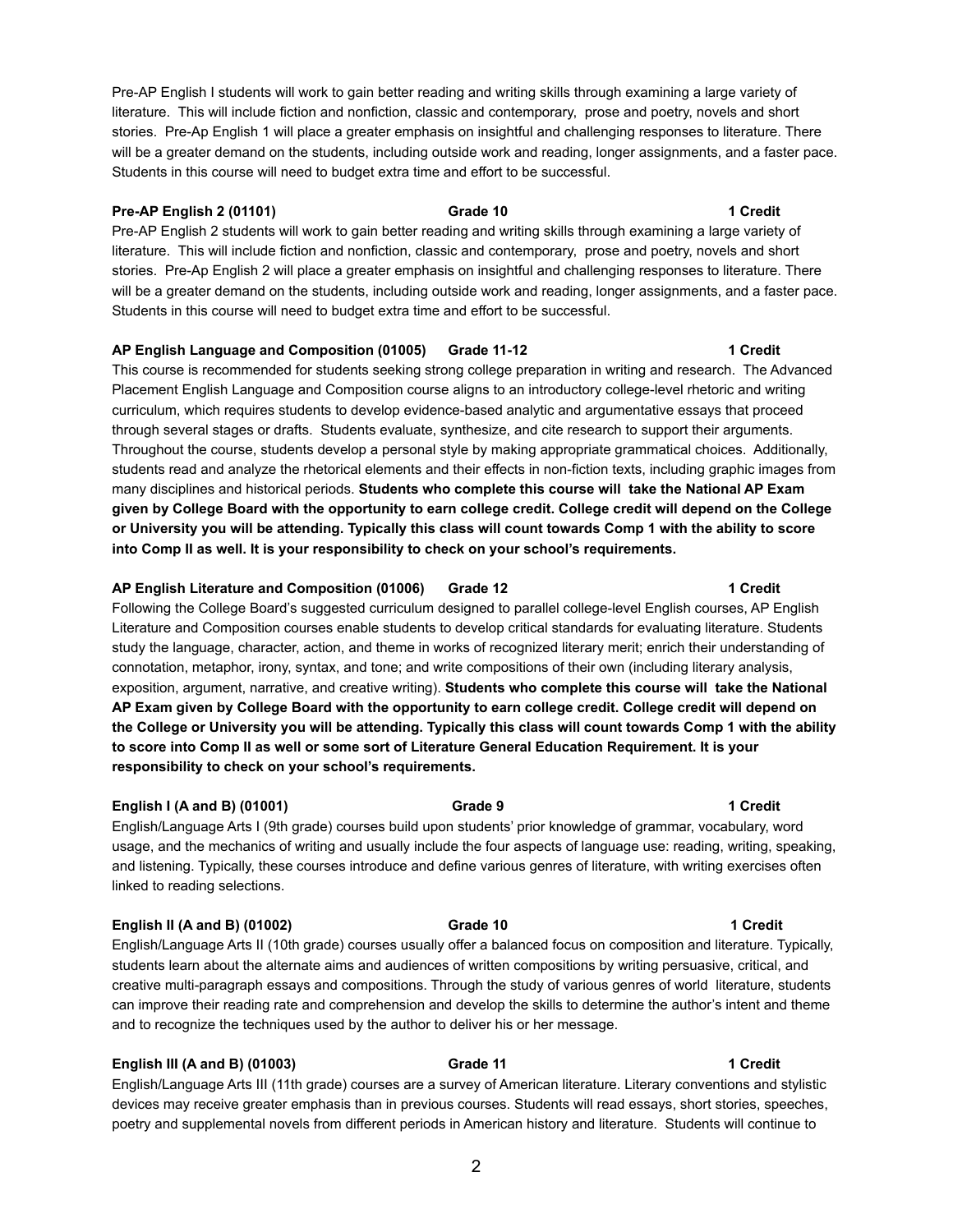develop their writing skills in a variety of essays, begin to learn the techniques of writing research papers, and create a variety of response journals. Various group and individual projects will be required using all forms of technology available.

## **Composition (01103) Grade 12 .5 Credit** English/Composition course designed for seniors to build upon previous writing skills. Reinforcing the logic and critical-thinking skills that accompany good writing, these courses—which emphasize word choice, usage, and writing mechanics—provide continued and advanced instruction in writing for a variety of purposes and audiences. English/Composition courses may emphasize college or business preparation; literature study may be offered as an additional component in which students analyze examples of several genres.

## **College Bound Comp I (01102) Grade 11-12 .5 Credit**

English/Composition courses are designed for juniors and/or seniors and build upon previous writing skills. Reinforcing the logic and critical-thinking skills that accompany good writing, these courses—which emphasize word choice, usage, and writing mechanics—provide continued and advanced instruction in writing for a variety of purposes and audiences. English/Composition (juniors and seniors) courses may emphasize college or business preparation; literature study may be offered as an additional component in which students analyze examples of several genres. **This course may be taken for dual credit through PCC. Most colleges in the U.S. require Comp I, but check your preferred college.**

## **College Bound Comp II (01102) Grade 11-12 .5 Credit**

English/Composition (juniors and seniors) courses are designed for juniors and/or seniors and build upon previous writing skills. Reinforcing the logic and critical-thinking skills that accompany good writing, these courses—which emphasize word choice, usage, and writing mechanics—provide continued and advanced instruction in writing for a variety of purposes and audiences. English/Composition (juniors and seniors) courses may emphasize college or business preparation; literature study may be offered as an additional component in which students analyze examples of several genres. **This course may be taken for dual credit through PCC. Most colleges in the U.S. require Comp I, but check your preferred college.**

## **Mythology (01053) Grade 11-12 .5 Credit**

Literature courses offer the opportunity for students to study and reflect upon the themes presented in the body of literature being presented. Students improve their critical-thinking skills as they determine the underlying assumptions and values within the reading selection and as they understand how the work reflects society's problems and culture. Oral discussion is an integral part of literature courses, and written compositions are often required. Literature courses may survey representative works, reflect a particular genre or a specific theme, or survey works of a particular time or people.

## **Short Stories (01061) Grade 11-12 .5 Credit**

This course has the same aim as general literature courses (to improve students' language arts and critical-thinking skills), focusing on one or several genres, such as poetry, essay, biography, short story, drama, and so on. Students determine the underlying assumptions and values within the selected works and also examine the structure, techniques, and intentions of the genre being studied. Oral discussion is an integral part of these genre-oriented courses, and written compositions are often required.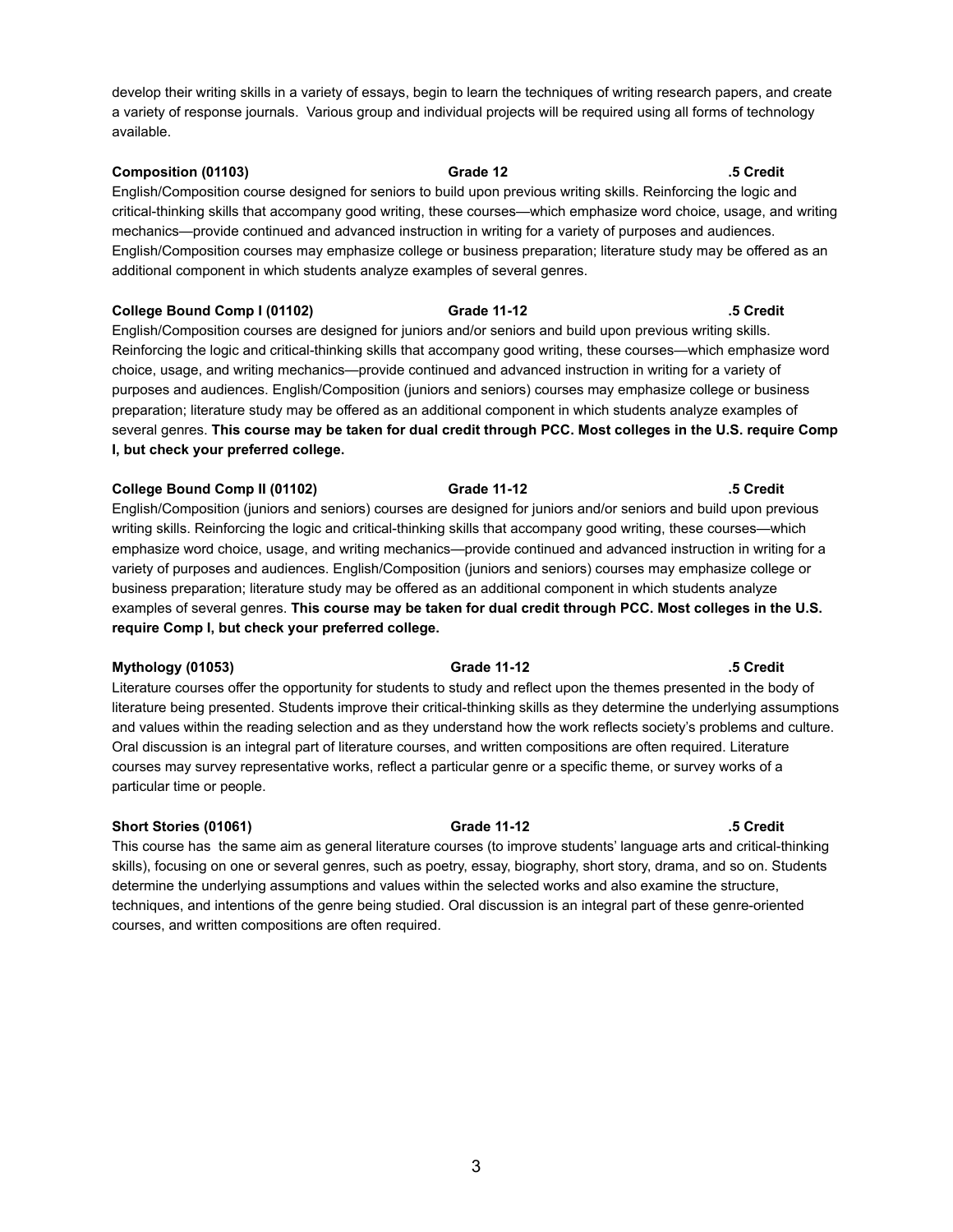## **Literature of a Genre (01061) Grade 10-12 .5 Credit**

This course is a survey of a limitless variety of literary genres. This independent reading course is designed to acquaint students with a variety of literature genres and to provide a setting that allows students to discover the joy of reading. Reading comprehension, analytical skills, and critical thinking skills will all be developed and practiced during the course of this semester.

| <b>English Pathways to Graduation</b> |                                                          |                                                 |                                                                         |
|---------------------------------------|----------------------------------------------------------|-------------------------------------------------|-------------------------------------------------------------------------|
| Work                                  | Tech School /<br><b>Community College</b>                | <b>University</b>                               |                                                                         |
| English I                             | English I                                                | English I                                       | Pre-AP English I                                                        |
| English II                            | English II                                               | English II                                      | Pre-AP English II                                                       |
| English III                           | English III                                              | English III                                     | AP Language and Comp                                                    |
| Composition + 1 Literature<br>Course  | Comp + 1 Literature<br>Course or College Bound<br>Comp I | College Bound Comp I &<br>College Bound Comp II | AP Literature and Comp<br>or College Bound Comp II<br>+ Public Speaking |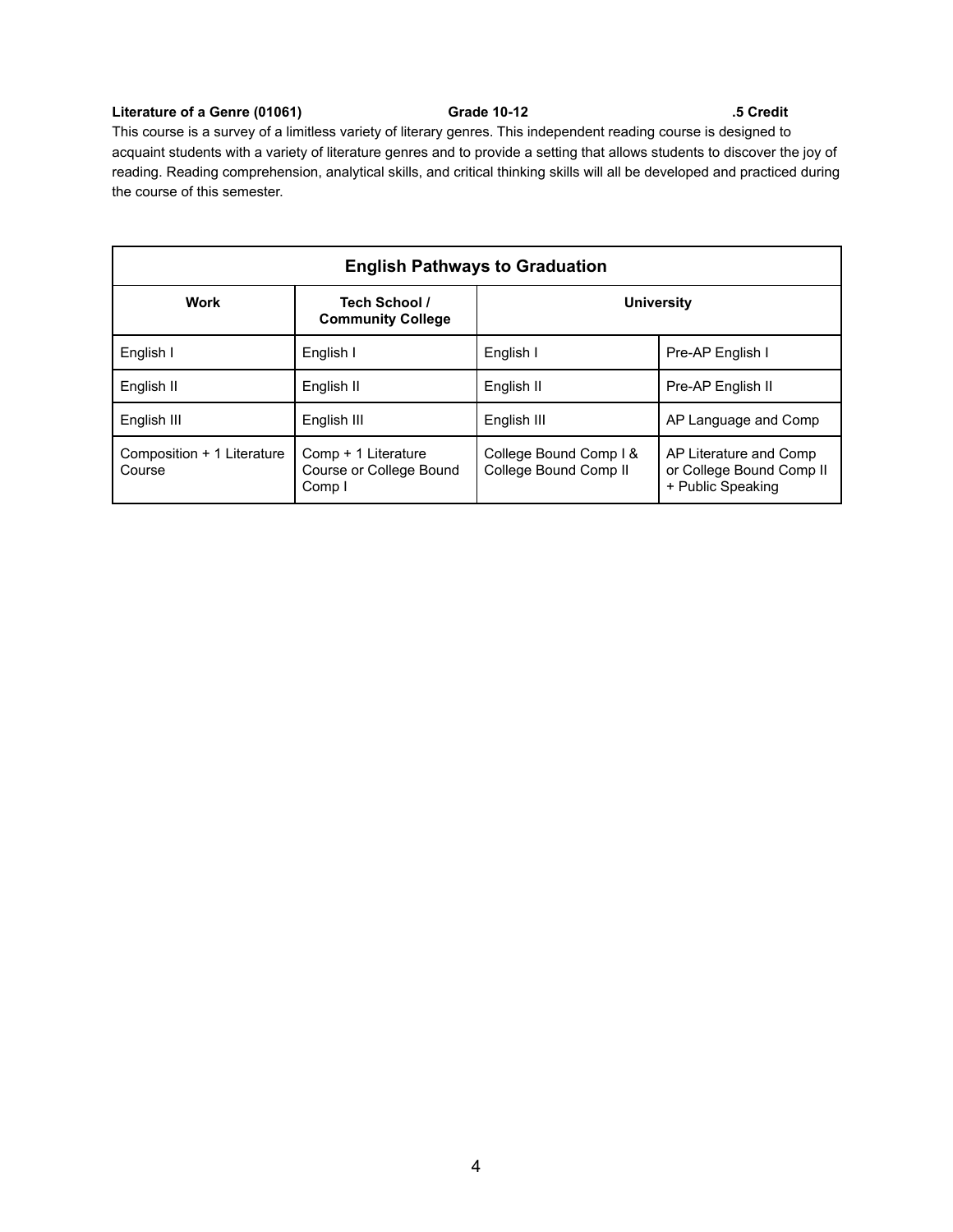# **MATHEMATICS**

# **Applied Algebra 1 (A and B) (02053/02054) Grade 9 - 10 1 Credit**

Algebra I courses include the study of properties and operations of the real number system; evaluating rational algebraic expressions; solving and graphing first degree equations and inequalities; translating word problems into equations; operations with and factoring of polynomials.

## **Applied Geometry(A and B) (21006) Grade 10-11 1 Credit**

Geometry courses, emphasizing an abstract, formal approach to the study of geometry, typically include topics such as properties of plane and solid figures; surface area and volume, all the while using real-life applications; concepts of congruence, similarity, parallelism, perpendicularity, and proportion; and rules of angle measurement in triangles.

## **Applied Algebra II / (A & B) (21007) Grade 11 - 12 1 Credit**

Transition Algebra courses review and extend algebra and geometry concepts for students who have already taken Algebra I and Geometry. Transition Algebra courses include a review of such topics as properties and operations of real numbers; evaluation of rational algebraic expressions; solutions and graphs of first degree equations and inequalities; translation of word problems into equations; operations with and factoring of polynomials; simple quadratics; properties of plane and solid figures; rules of congruence and similarity; coordinate geometry including lines, segments, and circles in the coordinate plane; and angle measurement in triangles including trigonometric ratios.

## **Intermediate Algebra (A and B) Grade 10 - 11 1 Credit**

Intermediate Algebra reviews and extends algebra concepts for students who have already taken Applied Algebra I. Intermediate Algebra reviews topics as properties and operations of the real number system; solving and graphing first degree equations and inequalities; translating word problems into equations; Intermediate Algebra will also introduce concepts such as operations with and factoring of polynomials and; solving systems of linear equations.

## **Algebra I (A and B) (02052) Grade 9 - 10 1 Credit**

Algebra I courses include the study of properties and operations of the real number system; evaluating rational algebraic expressions; solving and graphing first degree equations and inequalities; translating word problems into equations; operations with and factoring of polynomials; solving systems of linear equations; simplifying and solving radical equations; graphing and solving simple quadratic equations.

## **Geometry (A and B) (02072) Grade 9-10 1 Credit**

Prerequisite: Algebra 1 or equivalent (graphing calculator required) Geometry is a middle level mathematics class. The study of geometry will include properties, definitions, relationships, and theorems of angles, polygons, quadrilaterals, and circles. Deductive proofs will be stressed. Applications of the geometric principles to real-life situations will be included.

## **Algebra II (A and B) (02056) Grade 10 -12 1 Credit**

Algebra II course topics typically include field properties and theorems; set theory; operations with rational and irrational expressions; factoring of rational expressions; in-depth study of linear equations and inequalities; quadratic equations; solving systems of linear and quadratic equations; graphing of constant, linear, and quadratic equations; properties of higher degree equations; and operations with rational and irrational exponents.

# **Algebra III (A and B) (02057) Grade 11-12 1 Credit**

Algebra III courses review and extend algebraic concepts for students who have already taken Algebra II. Course topics include (but are not limited to) operations with rational and irrational expressions, factoring of rational expressions, linear equations and inequalities, quadratic equations, solving systems of linear and quadratic equations, properties of higher degree equations, and operations with rational and irrational exponents. The courses may introduce topics in discrete math, elementary probability and statistics; matrices and determinants; and sequences and series.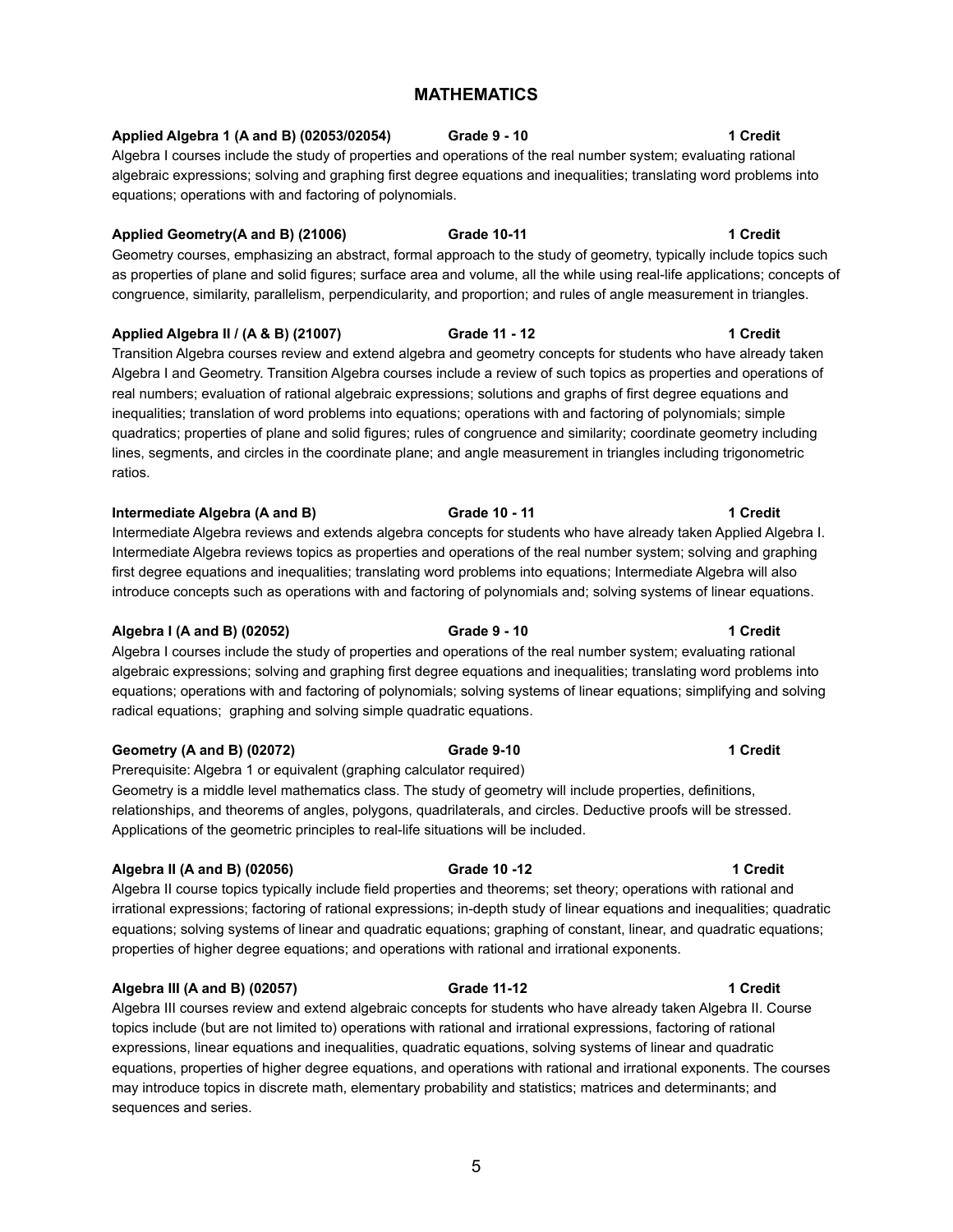## **Pre-Calculus (A and B) (02110) Grade 11-12 1 Credit**

This course is designed to give a comprehensive study of functions. Specific emphasis will be placed on polynomial, rational, inverse, exponential, logarithmic and trigonometric functions. An in-depth understanding of these topics is especially important for students intending to study calculus, physics, and other sciences, and/or engineering in college. In addition to the study of functions, students will also be introduced to topics in probability and statistics. The course will conclude with the study of limits and a preview of Calculus.

**AP Calculus (A and B) (02124) Grade 11 -12 1 Credit** Calculus courses include the study of derivatives, differentiation, integration, the definite and indefinite integral, and applications of calculus. Typically, students have previously attained knowledge of precalculus topics (some combination of trigonometry, elementary functions, analytic geometry, and math analysis). **Students who complete this course will take the National AP Exam given by the college board with the opportunity to earn college credit.**

# **College Algebra (02057) Grade 11 -12 .5 Credit** This course reviews and extends algebraic concepts for students who have already taken Algebra II. Course topics include (but are not limited to) operations with rational and irrational expressions, factoring of rational expressions, linear equations and inequalities, quadratic equations, solving systems of linear and quadratic equations, properties of higher degree equations, and operations with rational and irrational exponents. The courses may introduce topics in discrete math, elementary probability and statistics; matrices and determinants; and sequences and series. **This course may be taken for dual credit through PCC. Math 178 College Algebra**

**Statistics (02201) Grade 11-12 .5 Credit** Probability and Statistics courses introduce the study of likely events and the analysis, interpretation, and presentation of quantitative data. Course topics generally include basic probability and statistics: discrete probability theory, odds and probabilities, probability trees, populations and samples, frequency tables, measures of central tendency, and presentation of data (including graphs). Course topics may also include normal distribution and measures of variability. **This course may be taken for dual credit through PCC. Math 181 Elementary Statistics**

| <b>Math Pathways to Graduation</b> |                                           |                                        |              |
|------------------------------------|-------------------------------------------|----------------------------------------|--------------|
| Work                               | Tech School /<br><b>Community College</b> | <b>University</b>                      |              |
| Applied Algebra                    | Applied Algebra                           | Algebra I                              | Geometry     |
| Intermediate Algebra               | Intermediate Algebra                      | Geometry                               | Algebra II   |
| <b>Applied Geometry</b>            | <b>Applied Geometry</b>                   | Algebra II                             | Pre-Calculus |
| <b>Consumer Math</b>               | Applied Algebra II                        | College Algebra /<br><b>Statistics</b> | AP Calculus  |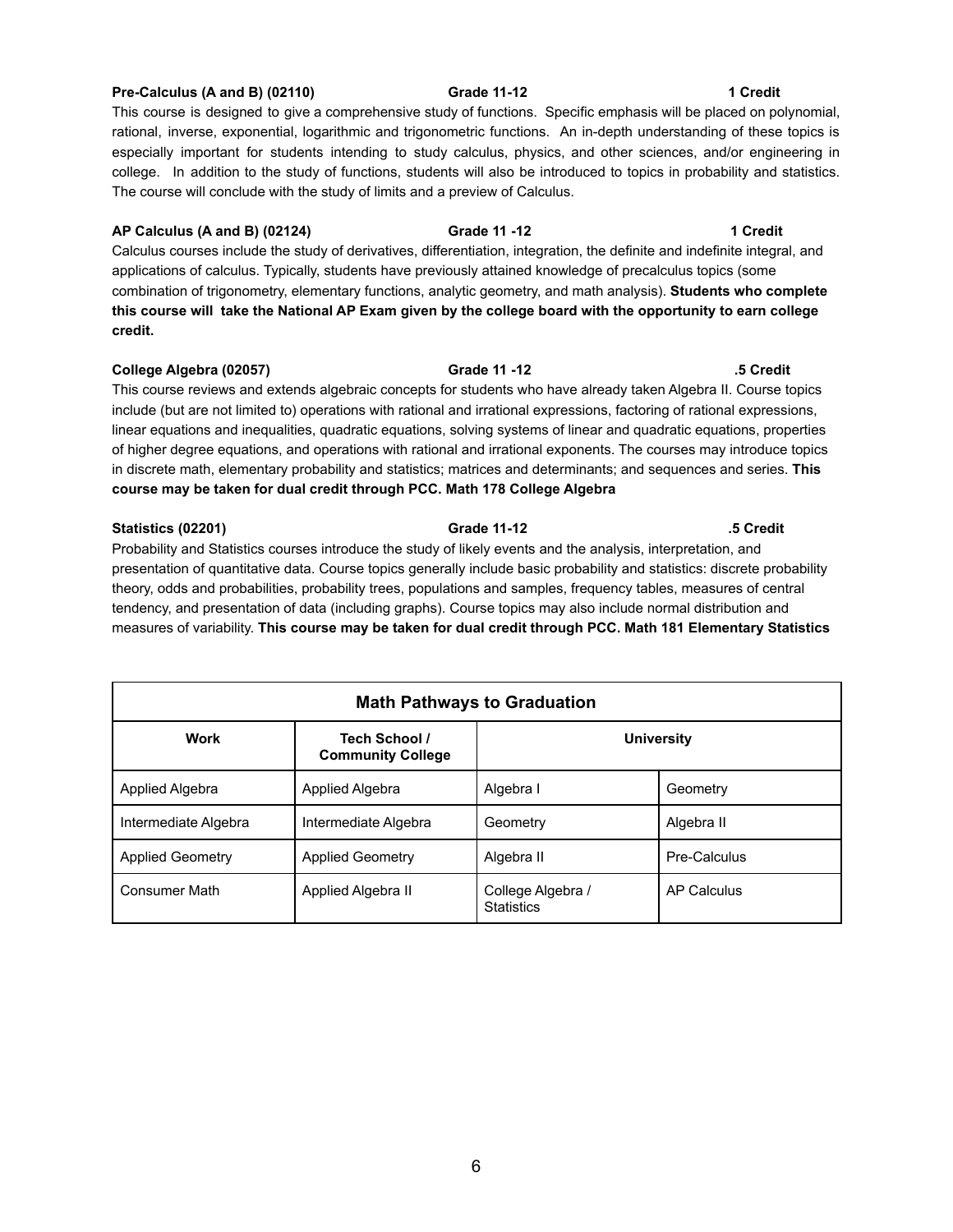# **SCIENCES**

# **Earth Science (03001) Grade 9 - 10 1 Credit**

Earth Science offers insight into the structure and function of the physical earth and the earth's place in the universe. While presenting the concepts and principles essential to students' understanding of the dynamics and history of the earth, these courses usually explore oceanography, geology, astronomy, meteorology, and geography.

## **Physical Science (03159) Grade 9-10 1 Credit**

Physical Science will involve the study of the applied structures and states of matter within our designed world. It will include such topics as forms of mechanical forces, thermodynamics, electromagnetism, and fluid dynamics.

## **Biology (03051) Grade 9 - 10 1 Credit**

Biology courses are designed to provide information regarding the fundamental concepts of life and life processes. These courses include (but are not restricted to) such topics as cell structure and function, general plant and animal physiology, genetics, and taxonomy.

## **Principles of Biomedical Science (14251) Grade 9-10 1 credit**

In the introductory course of the PLTW Biomedical Science program, students explore concepts of biology and medicine to determine factors that led to the death of a fictional person. While investigating the case, students examine autopsy reports, investigate medical history, and explore medical treatments that might have prolonged the person's life. The activities and projects introduce students to human physiology, basic biology, medicine, and research processes while allowing them to design their own experiments to solve problems.

## **Human Body Systems (14102) Grades Grades 10-12 1 Credit**

## Prerequisites: Biology or Principles of Biomedical Science

In Human Body Systems, students engage in the study of the processes, structures, and interactions of the human body. Important concepts in the course include: communication, transport of substances, locomotion, metabolic processes, defense, and protection. The central theme is how the body systems work together to maintain homeostasis and good health. The systems are studied as "parts of a whole," working together to keep the amazing human machine functioning at an optimal level. Students design experiments, investigate the structures and functions of body systems, and use data acquisition software to monitor body functions such as muscle movement, reflex and voluntary actions, and respiratory operation. Students work through interesting real-world cases and play the role of biomedical professionals to solve medical mysteries. At the completion of this course, students take the PLTW end-of-course assessment.

**Chemistry (03101) Grades 10 - 12 1 Credit** Chemistry courses involve studying the composition, properties, and reactions of substances. These courses typically explore such concepts as the behaviors of solids, liquids, and gases; acid/base and oxidation/reduction reactions; and atomic structure. Chemical formulas and equations and nuclear reactions are also studied.

## **Physics (03151) Grades 11 - 12 1 Credit**

Physics courses involve the study of the forces and laws of nature affecting matter, such as equilibrium, motion, momentum, and the relationships between matter and energy. The study of physics includes examination of sound, light, and magnetic and electric phenomena.

## **Environmental Science (03003) Grades 11-12 1 Credit**

Environmental Science courses examine the mutual relationships between organisms and their environment. In studying the interrelationships among plants, animals, and humans, these courses usually cover the following subjects: photosynthesis, recycling and regeneration, ecosystems, population and growth studies, pollution, and conservation of natural resources.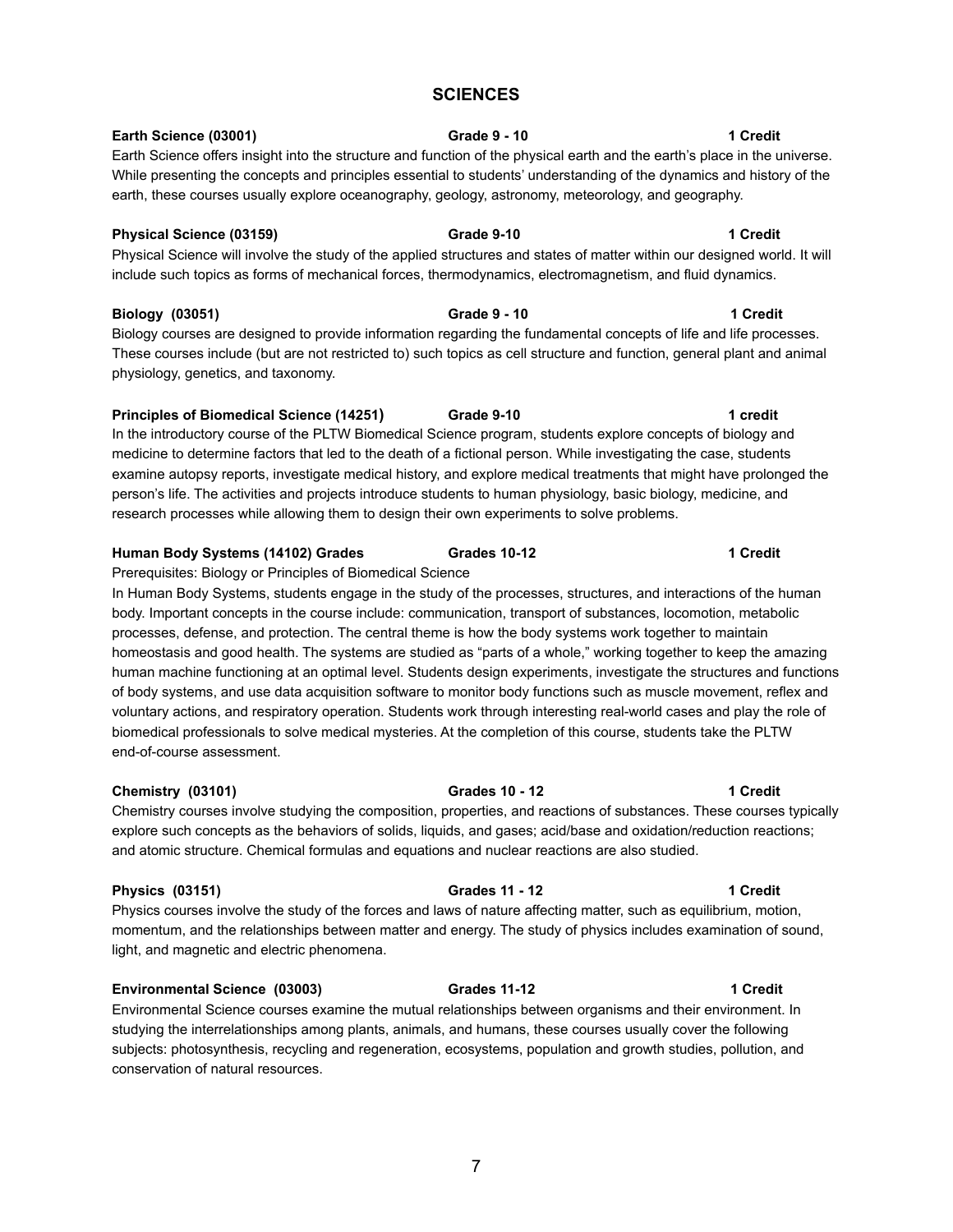## **Zoology (03061) Grades 11-12 .5 Credit**

concept.

Zoology is the study of all things considered animals. Students will learn about how different groups evolved, how groups of animals are classified, and finally most of the major groups of animals, their anatomy, and how to identify their different species or groups. This class will be broken up into two distinct parts, lecture and lab. During lecture students will be taught about the unique characteristics and evolutionary pathways of different groups, and in the lab learn how to identify and differentiate different native Kansas species.

# **Particular Topics In Biology (03063) Grades 11-12 .5 Credit** Field Ecology - Ecology is the study of interactions between all living things and their environment. In the Field Ecology course, a focus will be placed on observing relationships between living things in the wild and in the field. Students will learn survey methods for a large variety of different major groups of living organisms. Over the course of the whole semester, students will be working on and conducting their own research project, exploring an ecological

# **Bioengineering (BioE) (21020) Grade 11-12 1 Credit**

Prerequisites: 2 other science classes.

BioE is a rigorous activity, project, and problem-based course in which students investigate and design solutions to solve real world challenges related to world food security, renewable energy, and clean drinking water. Students completing BioE will develop an understanding of the scientific and technological foundations for each of the problems. Students apply their knowledge and skills as they use an engineering design process to design and test solutions that help solve these global challenges.

\*\*\*\* Animal Science and Plant Soil Science count as a high school graduation science credit. They do have prerequisites so be sure to account for that if you are planning to substitute one of those courses into your graduation plan.

| <b>Science Pathways to Graduation</b> |                                                                |                                      |           |
|---------------------------------------|----------------------------------------------------------------|--------------------------------------|-----------|
| <b>Work</b>                           | Tech School /<br><b>University</b><br><b>Community College</b> |                                      |           |
| Earth Science or Physical<br>Science  | Earth Science or Physical<br>Science                           | Earth Science or Physical<br>Science | Biology   |
| Biology                               | Biology                                                        | Biology                              | Chemistry |
| <b>Environmental Science</b>          | <b>Environmental Science</b>                                   | Chemistry                            | Physics   |
|                                       |                                                                | Physics                              |           |

| <b>Blomedical Pathway</b> |                                  |                          |  |
|---------------------------|----------------------------------|--------------------------|--|
| <b>Introductory Level</b> | <b>Technical Level</b>           | <b>Application Level</b> |  |
| Biology                   | Principles of Biomedical Science | BioEngineering           |  |
| Chemistry                 | Human Body Systems               |                          |  |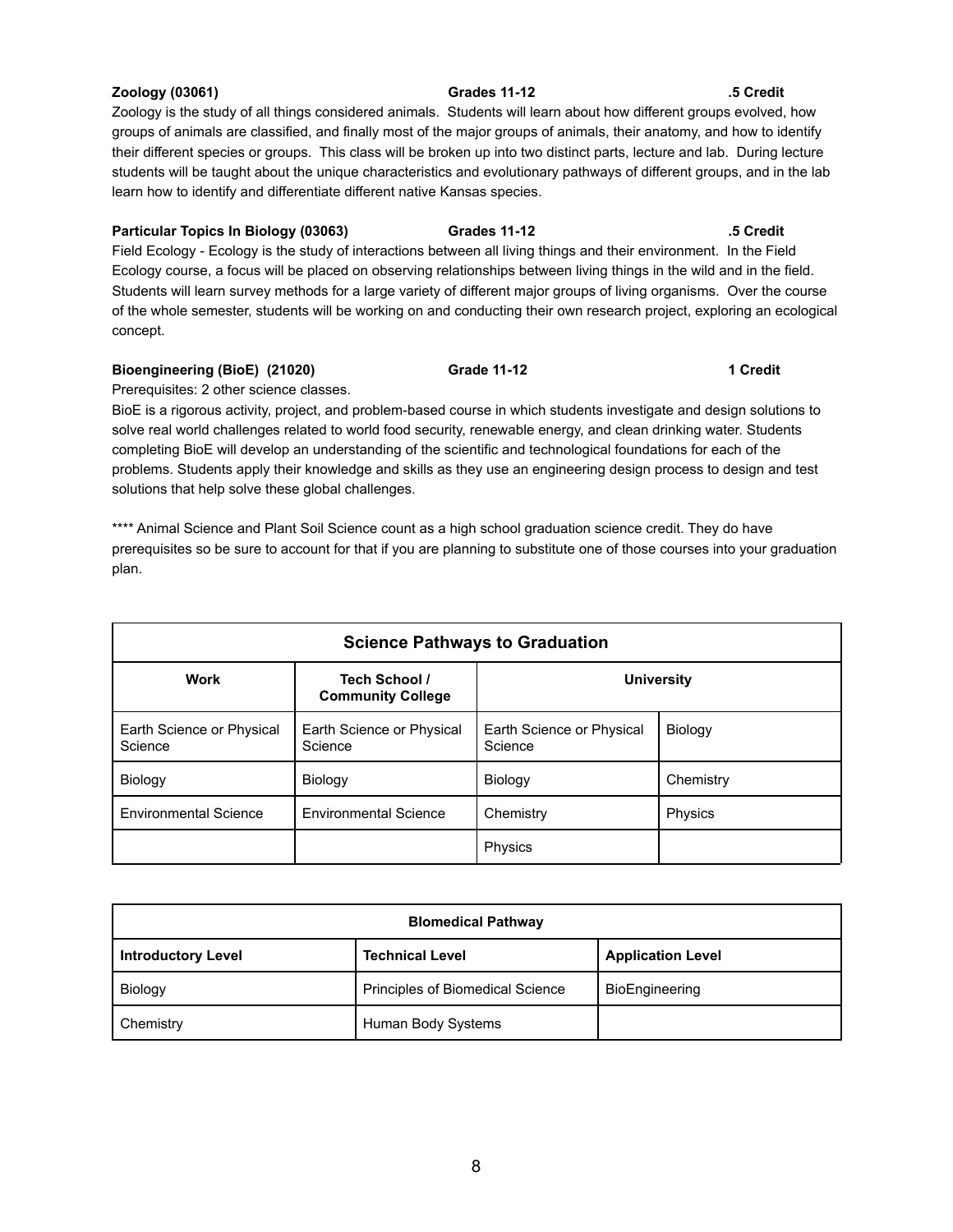## 9

# **SOCIAL SCIENCES**

# **World Geography (04001) Grade 9 .5 Credit** World Geography courses provide students with an overview of world geography, but may vary widely in the topics they cover. Topics typically include the physical environment; the political landscape; the relationship between people and the land; economic production and development; and the movement of people, goods, and ideas.

**World History (04063) Grade 10 .5 Credit** Western Civilization courses apply an interdisciplinary approach to the study of western cultural traditions, frequently using a chronological framework. Course content typically includes a survey of the major developments in and contributors to art and architecture, literature, religion and philosophy, and culture. These courses may also cover intellectual and political movements.

**Economics (04201) Grade 10 .5 Credit** Economics courses provide students with an overview of economics with primary emphasis on the principles of microeconomics and the U.S. economic system. These courses may also cover topics such as principles of macroeconomics, international economics, and comparative economics. Economic principles may be presented in formal theoretical contexts, applied contexts, or both.

**US History (04103) Grade 11 1 Credit** Modern U.S. History courses examine the history of the United States from the Civil War or Reconstruction era (some courses begin at a later period) through the present time. These courses typically include a historical review of political, military, scientific, and social developments.

# **Government (04151) Grade 12 .5 Credit** U.S. Government—Comprehensive courses provide an overview of the structure and functions of the U.S. government and political institutions and examine constitutional principles, the concepts of rights and responsibilities, the role of political parties and interest groups, and the importance of civic participation in the democratic process. These courses may examine the structure and function of state and local governments and may cover certain economic and legal topics.

**Dual Credit Government (04159) Grade 12 1 Credit** Dual Credit Government is a survey of the structure, function, and processes of American national government and the American political system. Specific topics include: the constitution and its interpretations; the branches of government, their functions and their development; and American political behavior as it affects national government. Students will be able to gain 3 credit hours from Pratt Community College if they pass the course at the end of the school year. **POS176 American Government**

# **Psychology (04254) Grade 9 - 12 .5 Credit**

Psychology courses introduce students to the study of individual human behavior. Course content typically includes (but is not limited to) an overview of the field of psychology, topics in human growth and development, personality and behavior, and abnormal psychology.

# **Sociology (04258) Grade 9 - 12 .5 Credit**

Sociology courses introduce students to the study of human behavior in society. These courses provide an overview of sociology, generally including (but not limited to) topics such as social institutions and norms, socialization and social change, and the relationships among individuals and groups in society.

## **World War II 1918-1948 (04065) Grade 11-12 .5 Credit**

The purpose of this course is to provide the students with a broad view and comprehensive understanding of World War II as a global event. It will deal with the war's causes, conduct, and consequences. It will cover the war from the perspective of all the major belligerents, Axis and Allied.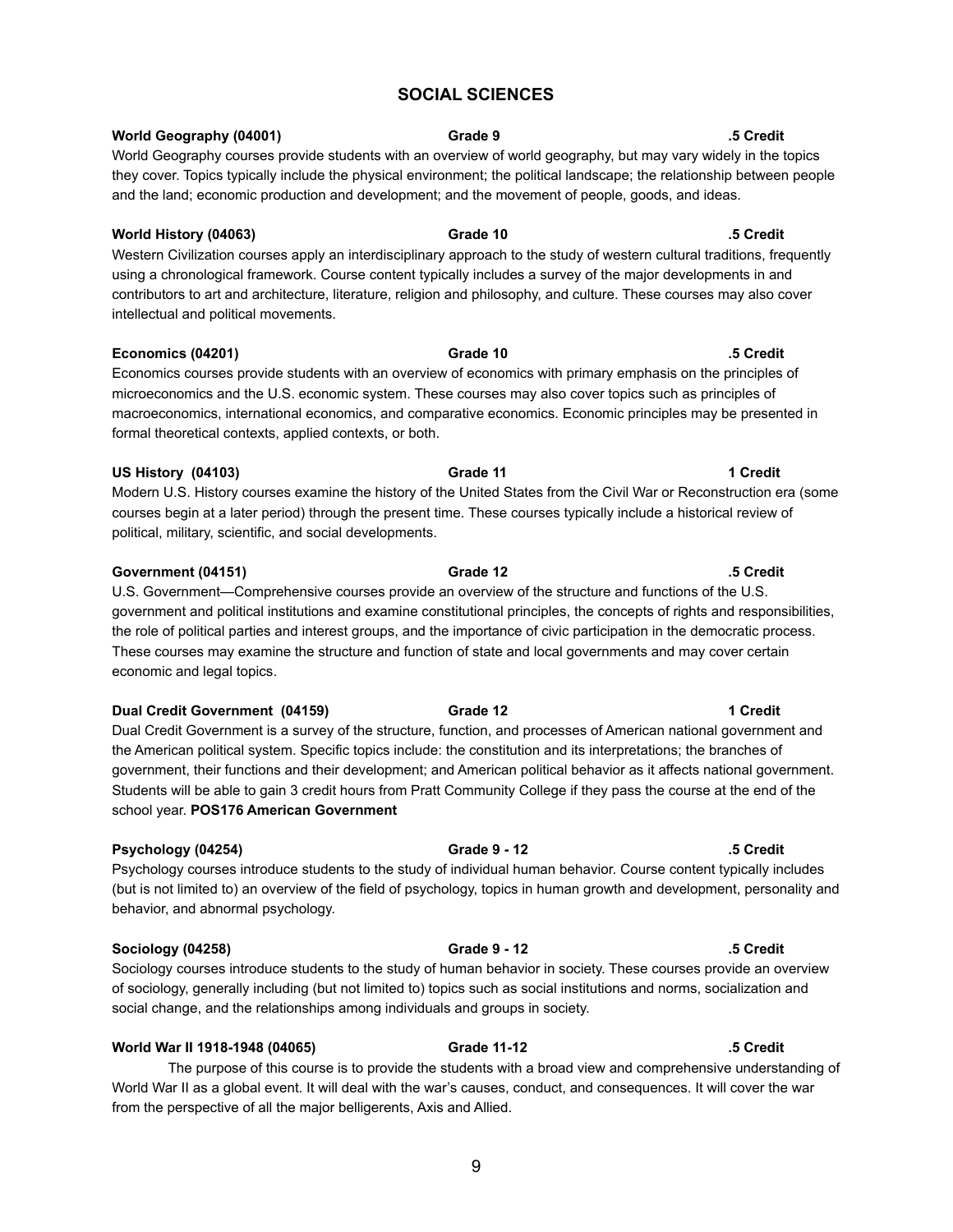## **Contemporary World Issues (04064) Grade 9-12 .5 Credit**

The purpose of this course is to provide the students with a broad view and comprehensive understanding of local, regional, national, and world events and how these events impact the world around us. This is a semester-long class that includes reading and understanding news, class discussions, researching, and creating projects based on the current issues we study in class.

| <b>Social Science Pathways to Graduation</b> |                                           |                           |                               |
|----------------------------------------------|-------------------------------------------|---------------------------|-------------------------------|
| Work                                         | Tech School /<br><b>Community College</b> | <b>University</b>         |                               |
| World Geography                              | World Geography                           | World Geography           | World Geography               |
| Economics / World History                    | Economics / World History                 | Economics / World History | Economics / World History     |
| US History                                   | US History                                | US History                | US History                    |
| Government                                   | Government                                | Government                | <b>Dual Credit Government</b> |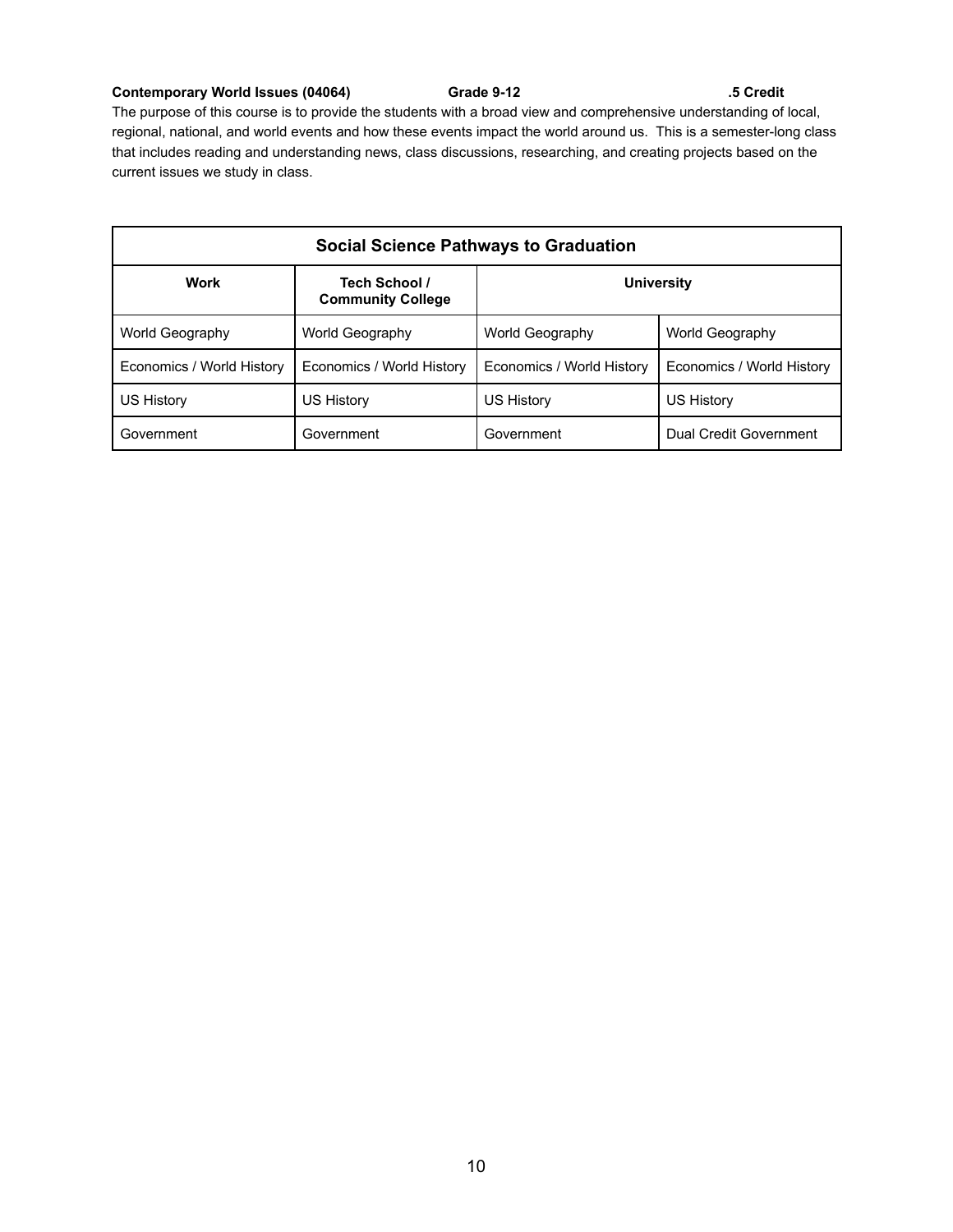# **ARTS AND PERFORMING ARTS**

## **Creative Arts**

**Fundamentals of Art (05154) Grade 9-11 1 Credit** Creative Art—Comprehensive courses provide students with the knowledge and opportunity to explore an art form and to create individual works of art. These courses may also provide a discussion and exploration of career opportunities in the art world. Initial courses cover the language, materials, and processes of a particular art form and the design elements and principles supporting a work of art. As students advance and become more adept, the instruction regarding the creative process becomes more refined, and students are encouraged to develop their own artistic styles. Although Creative Art courses focus on creation, they may also include the study of major artists, art movements, and styles.

**Art 1 (A and/or B) (05154) Grade 10 - 12 1 Credit** Creative Art—Comprehensive courses provide students with the knowledge and opportunity to explore an art form and to create individual works of art. These courses may also provide a discussion and exploration of career opportunities in the art world. Initial courses cover the language, materials, and processes of a particular art form and the design elements and principles supporting a work of art. As students advance and become more adept, the instruction regarding the creative process becomes more refined, and students are encouraged to develop their own artistic styles. Although Creative Art courses focus on creation, they may also include the study of major artists, art movements, and styles.

**Art 2 (A and/or B) (05155) Grade 10 - 12 1 Credit** Creative Art—Students continue with the knowledge previously learned in Fundamentals and Art 1, the attention is on two-dimensional and 3 dimensional work, students typically work with several media (such as pen-and-ink, pencil, chalk, watercolor, acrylics, clay, recycled items and so on), but some courses may focus on only one medium.

**ADV Art Projects (A and/orB) (05170) Grade 11 - 12 1 Credit** Art Portfolio courses offer students the opportunity to create a professional body of work that reflects their personal style and talent. Students are often encouraged to display their work publicly.

**Performing Arts**

## **Drama / Speech (05055) Grade 9- 12 .5 Credit**

Drama/Speech is a course designed to strengthen acting and speaking skills in performance. It is an advanced class for students who have taken some sort of basic communication, acting, or forensics course earlier. Students will work on several individual projects throughout the semester chosen from the following: serious duet acting, comedic duet acting, serious solo acting, comedic solo acting, persuasive speaking, informative speaking, storytelling, and/or one-acts. For the drama portion, students will work on analyzing scenes, creating characters, advancing their performance skills, and motivating action. For the speech portion, students will work on targeting an audience, selecting strong support, organizing the speech, and strengthening delivery skills. Students may also engage in a one-act or a video production of some kind. **A student must have the teacher's permission to be enrolled.**

**Forensics (01152) Grade 9 - 12 .5 Credit**

Forensics courses (competitive speech and drama) offer students the opportunity to learn how to use speaking and acting skills effectively in formal and informal situations. **The primary purpose of this course is to develop confidence in communication situations - a needed skill for college and career.** Students learn such skills as logic and reasoning, the organization of thought and supporting materials, and effective presentation of one's voice and body. Linked to an extracurricular program, this course (which can be taken multiple times) introduces students to numerous public speaking situations, acting situations, and literature interpretation of poetry and stories. Students learn the methods, aims, and styles of a variety of events (acting, speaking, or reading events for competition). Participation in competition is required.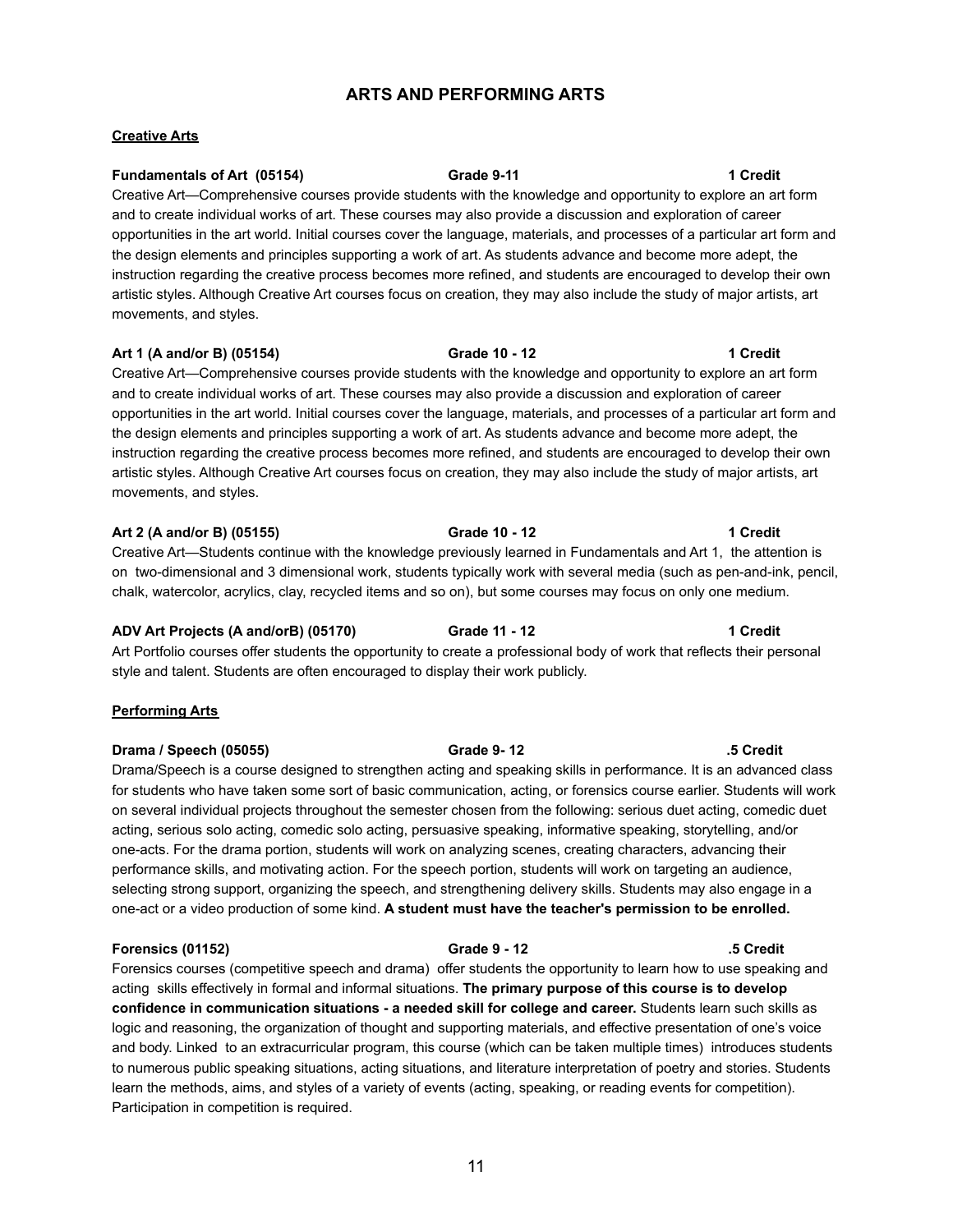## Designed to introduce students to Spanish language and culture, Spanish I emphasizes basic grammar and vocabulary, needed for students to read, write, speak, and understand the language at a basic level. By the end of

# **Spanish II (06102) Grade 9 - 12 1 Credit**

The Spanish II course builds upon skills developed in Spanish I, extending students ability to understand and express themselves in Spanish and increasing their vocabulary. Students will work toward better ability to use the language and to increase their reading, writing, speaking, and listening skills.

the class, students should be able to hold basic conversations in a variety of contexts. Students also learn about

## **Spanish III (06103) Grade 9 - 12 1 credit**

Spanish III courses focus on students expanding their ability to use the language for communication - both oral and written. Goals of the course include increased comprehension of oral and written language as well as improved reading and writing skills. There is added emphasis on reading Hispanic literature and beginning translation work. Some course work can be individualized to desired career.

**Spanish IV (06104) Grade 9 - 12 1 Credit** Spanish IV courses focus on advancing students' skills and abilities to read, write, speak, and understand the Spanish language so that they can maintain simple conversations with sufficient vocabulary and an acceptable accent, have sufficient comprehension to understand speech spoken at a normal pace, read uncomplicated but

Spanish culture to enhance their understanding of the language and its use.

**FOREIGN LANGUAGE Spanish I (06101) Grade 9 - 12 1 Credit**

repertoire.

**Jazz Band (05102) Grade 9 - 12 .5 Credit** Courses in Concert Band are designed to promote students' technique for playing brass, woodwind, and percussion

# **Marching Band (05103) Grade 9 - 12 .5 Credit**

cover a variety of non-specified band literature styles (concert, marching, orchestral, and modern styles).

Courses in Marching Band are intended to develop students' technique for playing brass, woodwind, and percussion

# instruments and cover appropriate band literature styles, primarily for marching performances.

instruments and cover a variety of band literature styles, primarily for concert performances.

# **Pratt High Chamber Singers (05111) Grade 9-12 1 Credit**

**Concert Band (A and/or B) (05101) Grade 9 - 12 .5 Credit**

# **Communications (01155) Grade 11 - 12 .5 Credit**

It offers students study and practice of effective spoken communication skills including interpersonal relationships, group dynamics, and public speaking. Areas emphasized are verbal and nonverbal communication, critical thinking, speaking skills,, and group cooperation..Students will have the opportunity to develop practical communication skills for their daily lives. **This course may be taken for dual credit through PCC. Most colleges in the U.S. require Communication or Public Speaking, but check your preferred college. COM131 Speech Communication**

**Robed Choir (05110) Grade 9 - 12 1 Credit** Chorus courses provide the opportunity to sing a variety of choral literature styles for men's and/or women's voices

This course will be an auditioned ensemble of no more than forty members. This group will focus on developing collegiate level skills by learning advanced choral techniques through individual singing and collegiate level

General Band courses develop students' technique for playing brass, woodwind, and percussion instruments and

and are designed to develop vocal techniques and the ability to sing parts.

# **This course meets the college requirement at Kansas universities for speaking and communication classes**.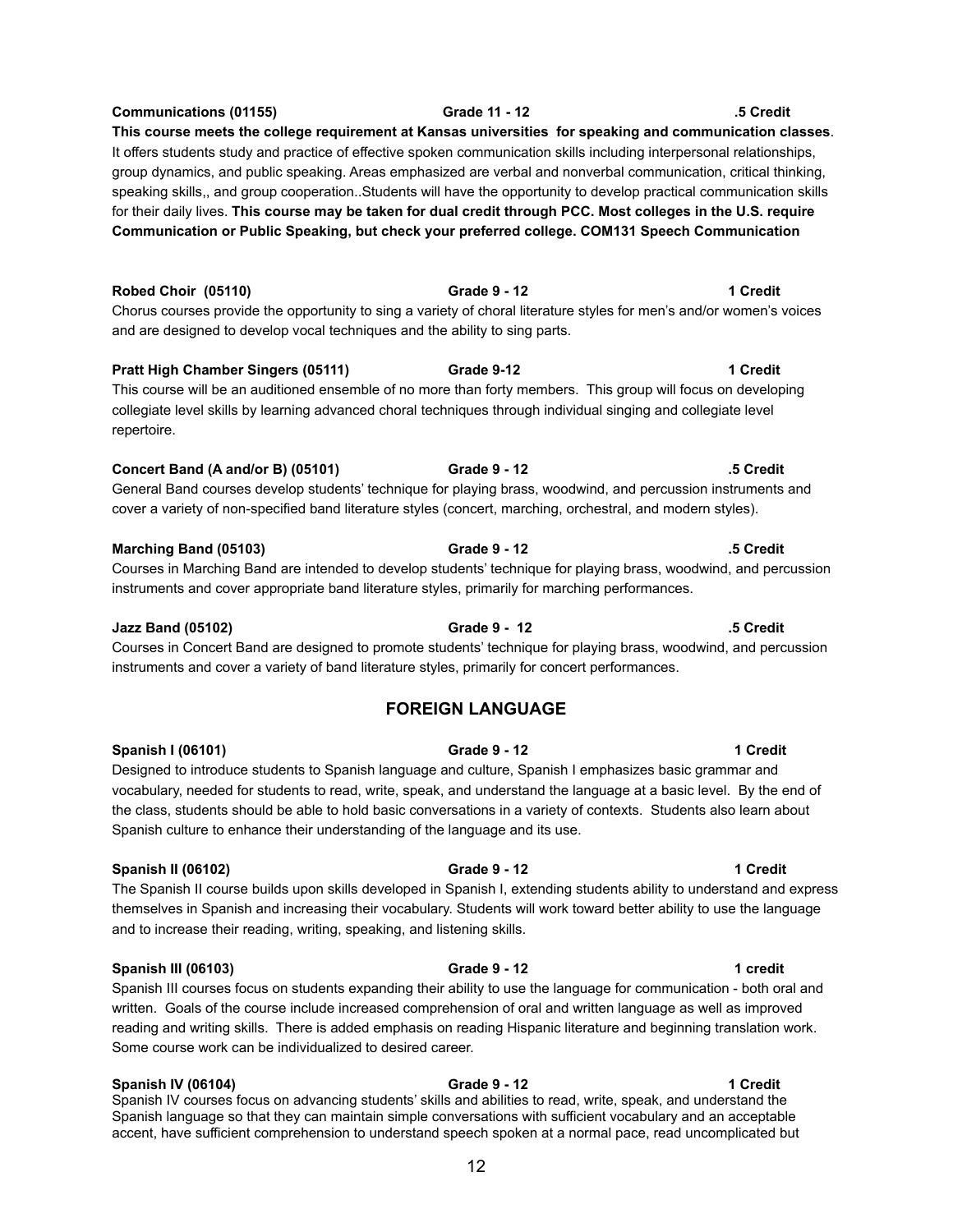authentic prose, and write narratives that indicate a good understanding of grammar and a strong vocabulary. Some course work can be individualized to desired career.

Emphasis will also be placed on achieving skills needed to obtain Kansas Seal of Biliteracy.

# **Spanish for Native Speakers / Grade 9 - 12 1 Credit**

# **Heritage Language Learners (06106)**

Designed for native Spanish-speaking students. It emphasizes reading and writing in Spanish. The class strives to increase their bilingual range to include a variety of styles and registers - both spoken and written, formal and informal. Meaningful, authentic work in translating and interpreting will be done. A primary focus is to enable the students to build their knowledge and skill level with their native language in order to enhance their career or job skills.

## **French I (06121) Grade 9 - 12 1 Credit**

This beginning French course introduces basic grammar and vocabulary so that students can read, write, speak, and understand French at a basic level in typical settings such as school, home, shopping, with family, and with friends. Learning about French culture adds to the understanding of the language and the people who speak it.

## **French II (06122) Grade 9 - 12 1 Credit**

French II is designed to increase the student's ability to use French in conversation as well as in written communication. Students will add to their knowledge of French grammar and culture as they work toward increased ability to communicate in French. The study of French culture is included to enhance language acquisition.

## **French III (06123) Grades 9 - 12 1 Credit**

French III deepens the student's knowledge of French and the ability to use French in conversation. Increased emphasis is placed on conversation and reading and writing skills while continuing to work on advanced grammar. Work can also be done towards career related goals. Students are also encouraged to work towards earning the Kansas Seal of Biliteracy.

**French IV (06124) Grades 9 - 12 1 Credit** Course work furthers student's comprehension of spoken and written French. Conversation, translation and interpretation work help students prepare for career or other use of French. Emphasis is placed on attaining skills needed to obtain the Kansas Seal of Biliteracy.

# **PHYSICAL EDUCATION**

## **Physical Education I (08001) Grade 9 1 Credit**

Physical Education courses provide students with knowledge, experience, and an opportunity to develop skills in more than one of the following sports or activities: team sports, individual/dual sports, recreational sports, and fitness/conditioning activities.

## **Lifetime Sports (08004) Grade 10 - 12 1 Credit**

Recreation Sports courses provide students with knowledge, experience, and an opportunity to develop skills in more than one recreational sport or outdoor pursuit (such as adventure activities, croquet, Frisbee, wall climbing, bocce ball, fishing, hiking, cycling, and so on)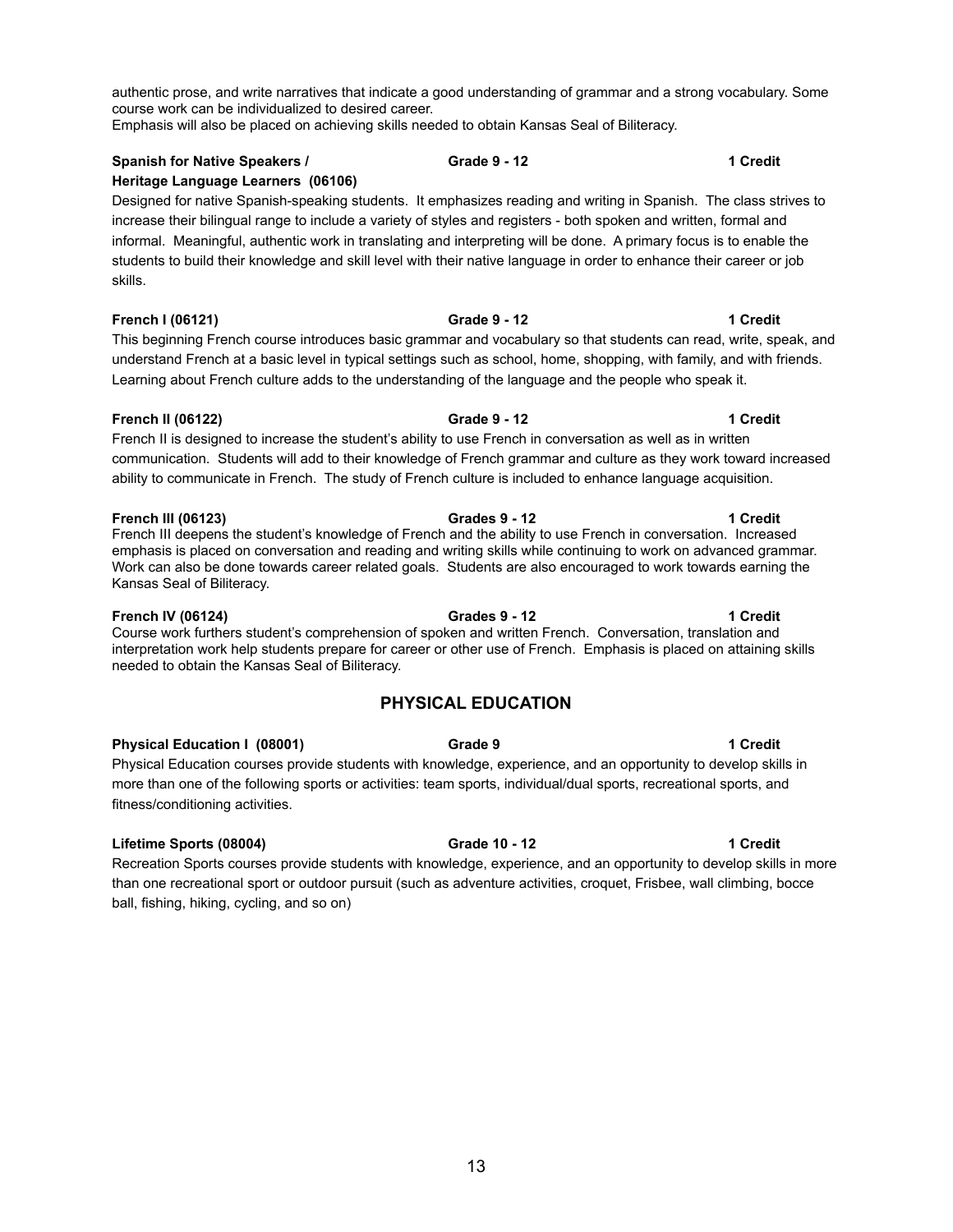## 14

## **Strength and Conditioning (08009) Grade 9 - 12 1 Credit**

Strength Training courses help students develop knowledge and skills with free weights and universal stations while emphasizing safety and proper body positioning; they may include other components such as anatomy and conditioning.

## **AGRICULTURE**

# **Introductory Level**

**Intro to Agriculture Grade 9-12 1 Credit** This exploratory course will give students the opportunity to discover the many areas of Agriculture (FFA, Soil Science, Animal Science, Agricultural Welding, Food Science, Meat Science, Horticulture, etc.). An emphasis is given to getting students involved in the FFA chapter and the development of a Supervised Agricultural Experience Program. Students successfully completing this course will understand Agriculture's importance in our world. 1.) Explain the history of the FFA, and identify how the past has led to the current progress and future success of the organization. 2.) Be able to successfully participate in a parliamentary procedure demonstration. 3.) Select and give reasons for livestock. 4.) Safely operate an arc welder and complete basic agricultural mechanics skills.

## **Technical Level**

## **Animal Science Grades 10-12 1 Credit**

Prerequisite: Intro to Ag

This course will explore the sciences involved in animal production. Instruction will lead the student through animal systems, reproduction, animal nutrition and health issues. This will be a laboratory course. Students completing this course will: 1.) Explore animal systems and how they differ. 2.) Learn the processes of growth and development in various animals. 3.) Gain knowledge of the reproduction and nutritional needs of animals. 4.) Study animal health issues and occupations. Counts toward science graduation credit.

## **Plant and Soil Science Grade 10-12 1 Credit**

Prerequisite: Intro to Ag

Plant and Soil Science course provides a foundation of plant science knowledge and skills. Students will experience various plant science concepts through exciting "hands-on" activities, projects, and problems. The Plant and Soil Science course includes: Soils, Anatomy and Physiology, Taxonomy, Growing Environment,

Reproduction, Pest and Disease Management, Crop Production and Marketing, Plant Identification, Agronomy Equipment. Counts toward science graduation credit.

## **Agricultural Mechanics Grades 10-12 1 Credit**

Prerequisite: Intro to Ag

Agricultural Mechanics exposes students to mechanics, power, technology, and career options in the world of agriculture. Students participating will experience mechanical and engineering concepts with exciting hands-on activities, with two to three labs per week. Students will acquire the basic skills to operate, repair, engineer, and design agricultural tools and equipment.

The Agricultural Mechanics course includes: Shop Safety, Tool Operation, Material Selection and Uses, Welding, Power Transmission, Concrete, Electricity, Wind Power, Structures/ Fabrication, and Engineering Design Processes.

## **Ag Welding 1 Grades 9-12 1 Credit**

Prerequisite: none, preferred Intro to Ag

Agriculture Welding will allow students to gain hands on skills that will make them employable in the field of metal fabrication. During this course students will be exposed to arc welding and both a stick and wire welder, cutting with the oxyacetylene torch and plasma torch as well as learning to weld aluminum. If time allows, students will plan and complete a metal project. Students successfully completing this course will: 1) Learn to SMAW weld in a flat and horizontal position. 2) Learn to GMAW weld in a flat and horizontal position. 3) Safely operate an oxy acetylene cutting torch. 4) Develop abilities in operation of a plasma torch. 5) Read a blueprint to construct project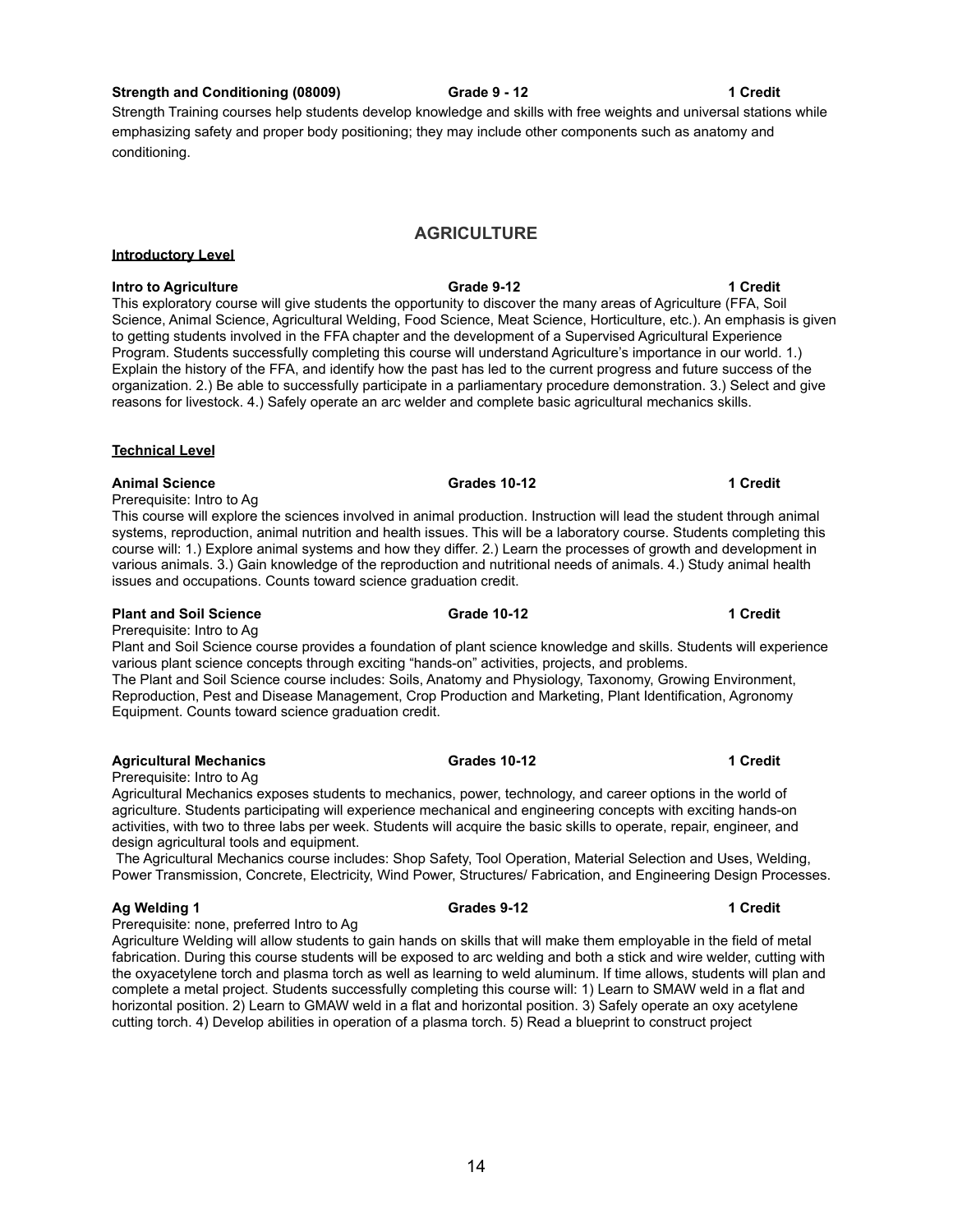## **Application Level**

## **Ag Welding 2 Grades 10-12 1 Credit**

## Prerequisite: Ag Welding I

Agriculture Welding II will allow students to gain hands on skills that will make them employable in the field of metal fabrication. During this course the students will expand on the skills that they learned in Ag Welding I. They will design and complete a small and medium size project based on skills they have developed. Students successfully completing this course will: 1) Identify and explain a welding drawing. 2) Prepare SMAW equipment and materials for V-groove welding. 3) Make horizontal open V-groove GMAW welds. 4) Design basic welding drawings. 5) Build a project from a blueprint design.

## **Ag Communications and Leadership Grade 12 1 Credit**

Prerequisite: Intro to Ag and 2 other ag classes Communication plays a vital role in the world of agriculture. This course will be beneficial to students interested in pursuing a career in agriculture communications or journalism, or to those that are interested in building additional communication and leadership skills. In addition, business skills that will be essential for a successful future career will be established. Students completing this course will: 1.) Gain skills in oral and written communication strategies, thinking and writing skills, and public speaking. 2.) Learn about Advertising, Marketing, and Public Relations in the Agriculture Industry. 3.) Explore electronic media, including web page development, desktop publishing, radio production, print communication, and multimedia. 4.) Develop leadership skills through FFA program development.5.) Learn business skills to be successful.

## **Agriculture Pathways**

| <b>Comprehensive Agriculture Science Pathway</b> |                                                    |                                              |  |
|--------------------------------------------------|----------------------------------------------------|----------------------------------------------|--|
| <b>Introductory Level</b>                        | <b>Technical Level</b>                             | <b>Application Level</b>                     |  |
| Introduction to Agriculture                      | Animal Science                                     | Agriculture Leadership and<br>Communications |  |
|                                                  | <b>Plant and Soil Science</b>                      |                                              |  |
| Power, Structural and Technical Systems Pathway  |                                                    |                                              |  |
| <b>Introductory Level</b>                        | <b>Technical Level</b><br><b>Application Level</b> |                                              |  |
| Introduction to Agriculture                      | <b>Agriculture Mechanics</b>                       | Agriculture Welding II                       |  |
|                                                  | Agriculture Welding I                              |                                              |  |

## **DIGITAL MEDIA**

## **Graphic Design Fundamentals (30102) Grade 9-12 .5 Credit**

Graphic Design Fundamentals provides a basic understanding of the graphic design process. Topics include analyzing the design elements and principles, exploring industry tools, software and equipment and learning composition techniques to develop a quality product.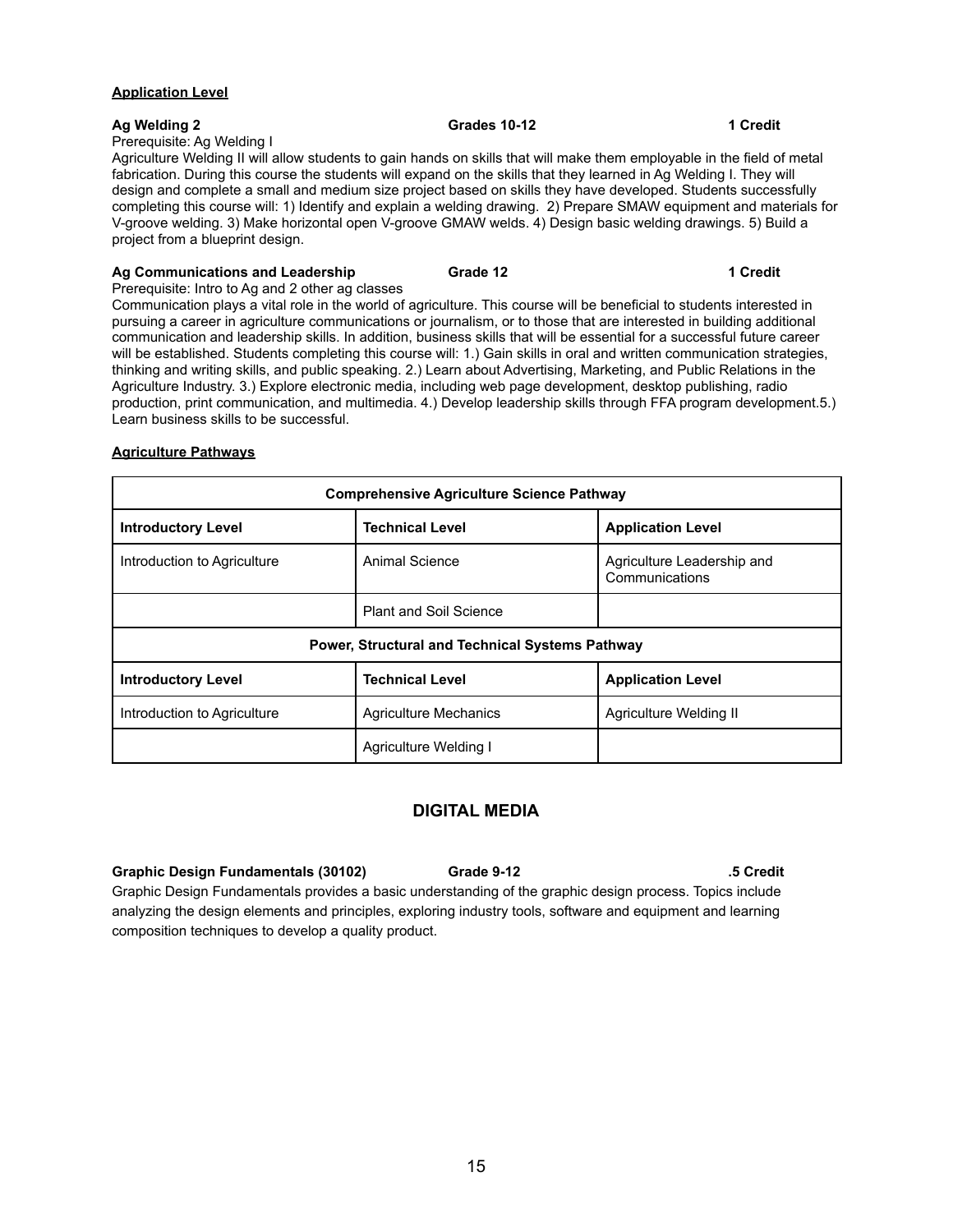# **Graphic Design (05162) Grades 10-12 1 Credit**

Graphic Design / Visual Communications Design courses emphasize applying elements of art and principles of design through the exploration of the purposeful arrangement of images, symbols, and text to communicate a message. These courses may investigate the influence and role of computers in creating these messages. Visual Communications Design courses present a historical and contemporary view of visual communications design and provide instruction in the critique process.

| <b>Graphic Design Project Management (31090)</b> | <b>Grades 11-12</b> | 1 Credit |
|--------------------------------------------------|---------------------|----------|
|                                                  |                     |          |

**Digital Photography (11054) Grade 9 - 12 .5 Credit** Basic Cell phone photo Imaging course that provides students with the opportunity to effectively communicate ideas and information digitally on their cell phones. Topics covered typically include composition, layout, lighting and supplies.

## **Yearbook (11101) Grade 10 - 12 1 Credit**

Journalism courses (typically associated with the production of a school newspaper, yearbook, or literary magazine) emphasize writing style and technique as well as production values and organization. Journalism courses introduce students to the concepts of newsworthiness and press responsibility; develop students' skills in writing and editing stories, headlines, and captions; and teach students the principles of production design, layout, and printing. Photography and photojournalism skills may be included.

| <b>Graphic Design Pathway</b> |                             |                                             |  |
|-------------------------------|-----------------------------|---------------------------------------------|--|
| <b>Introductory Level</b>     | <b>Technical Level</b>      | <b>Application Level</b>                    |  |
| <b>Computer Applications</b>  | Graphic Design Fundamentals | <b>Graphic Design Project</b><br>Management |  |
|                               | Graphic Design              |                                             |  |

# **BUSINESS / FINANCE EDUCATION**

# **Introductory Level**

# **Business Essentials (12050) Grade 9 - 12 .5 Credit**

Students will develop an understanding of how academic skills in Math, written and oral communications are integral components of success in business occupations.Includes a historical review of business globally.

# **Technical Level**

**Accounting I (12104) Grade 10 - 12 1 Credit**

Accounting I covers the principles and procedures necessary for college accounting or entry-level employment in the accounting field.The course includes the entire accounting cycle, as well as basic principles, concepts and procedures of accounting needed for both business and personal applications.Some computer assisted accounting will be covered. **Dual Credit through PCC - ACC 111 Introduction to Accounting**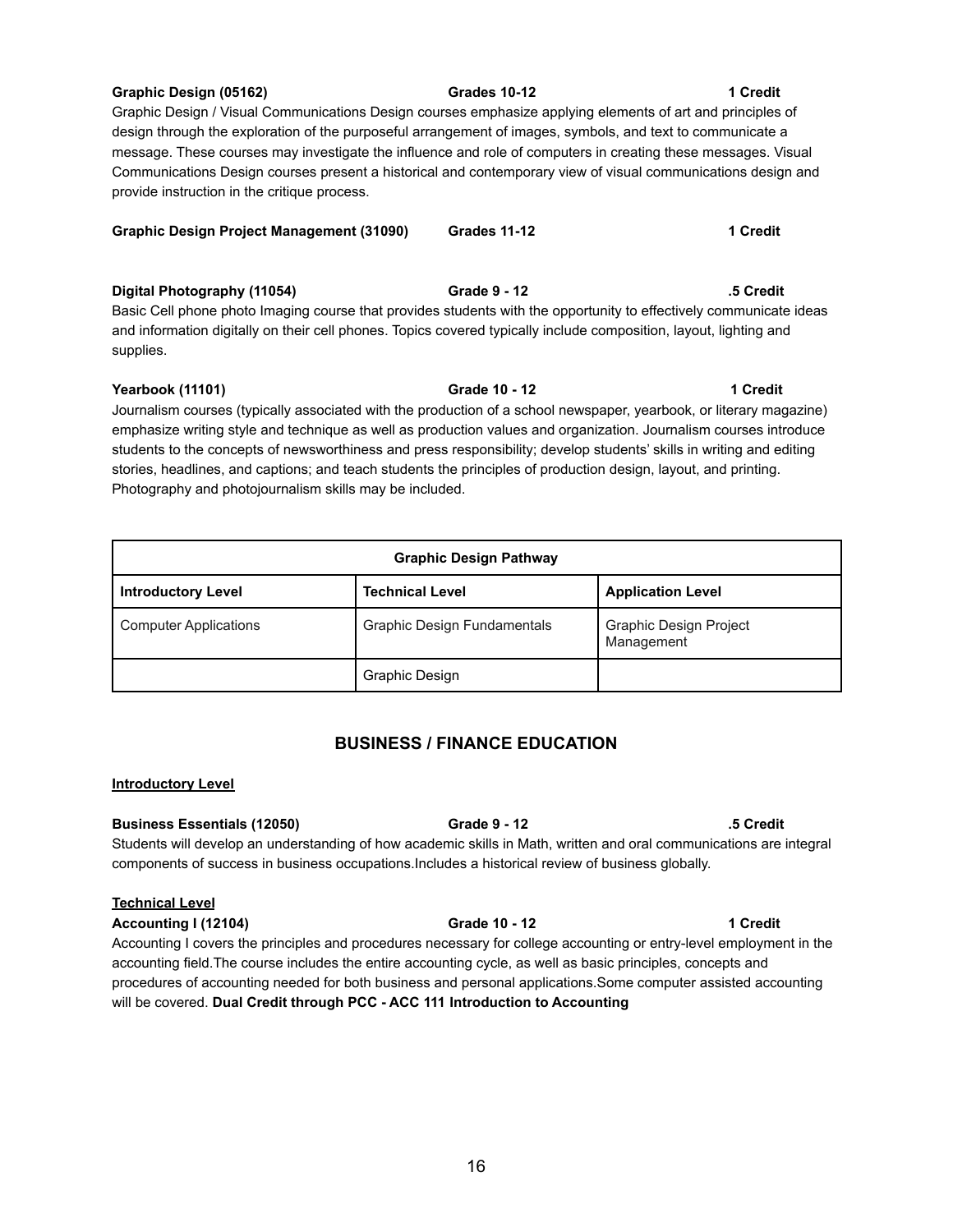# **Entrepreneurship (12053) Grade 9 - 12 .5 Credit**

This course acquaints students with the knowledge and skills necessary to own and operate their own business.Topics from several fields that typically form the course content:economics, marketing principles, human relations and psychology, business and labor law, legal rights and responsibilities of ownership, business and financial planning, finance and accounting, and communications.

## **Consumer and Personal Finance (22210) Grade 9-12 .5 Credit**

Understanding and managing personal finances are key to one's future financial success. This one-semester course presents essential knowledge and skills to make informed decisions about real world financial issues. The course content is designed to help the learner make wise spending, saving, and credit decisions and to make effective use of income to achieve personal financial success. They learn that personal finance is 80% behavior and only 20% head knowledge. The purpose of the course is to empower students with knowledge and application of basic financial principles so they can make sound financial decisions for life.

## **Application Level**

## **Applied Business Development (32200) Grade 10 - 12 1 Credit**

Prerequisite - any technical level business course or a graphic design course. Applied Business Development students will practice skills of planning, organizing, directing and controlling functions of operating a business while assuming the responsibilities and risks involved.Students will develop skills in enterprise development, market analysis and financial preparation.These courses includes classroom activities as well as involving further study of the field and discussion regarding real-world experiences and applications that students encounter in owning and managing a business.

## **Advanced Accounting (12108) Grade 10 - 12 1 Credit**

Advanced Accounting courses expand upon the foundational accounting principles and procedures used in business.Course content typically includes the full accounting cycle, payroll, taxes, debts, depreciation, ledger and journal techniques, and periodic adjustments.Students learn how to apply standard auditing principles and to prepare budgets and final reports.Calculators, electronic spreadsheets, and other automated tools are usually used.Topics may include elementary principles of partnership and corporate accounting and the managerial uses of control systems and the accounting process and further enhancement of accounting skills.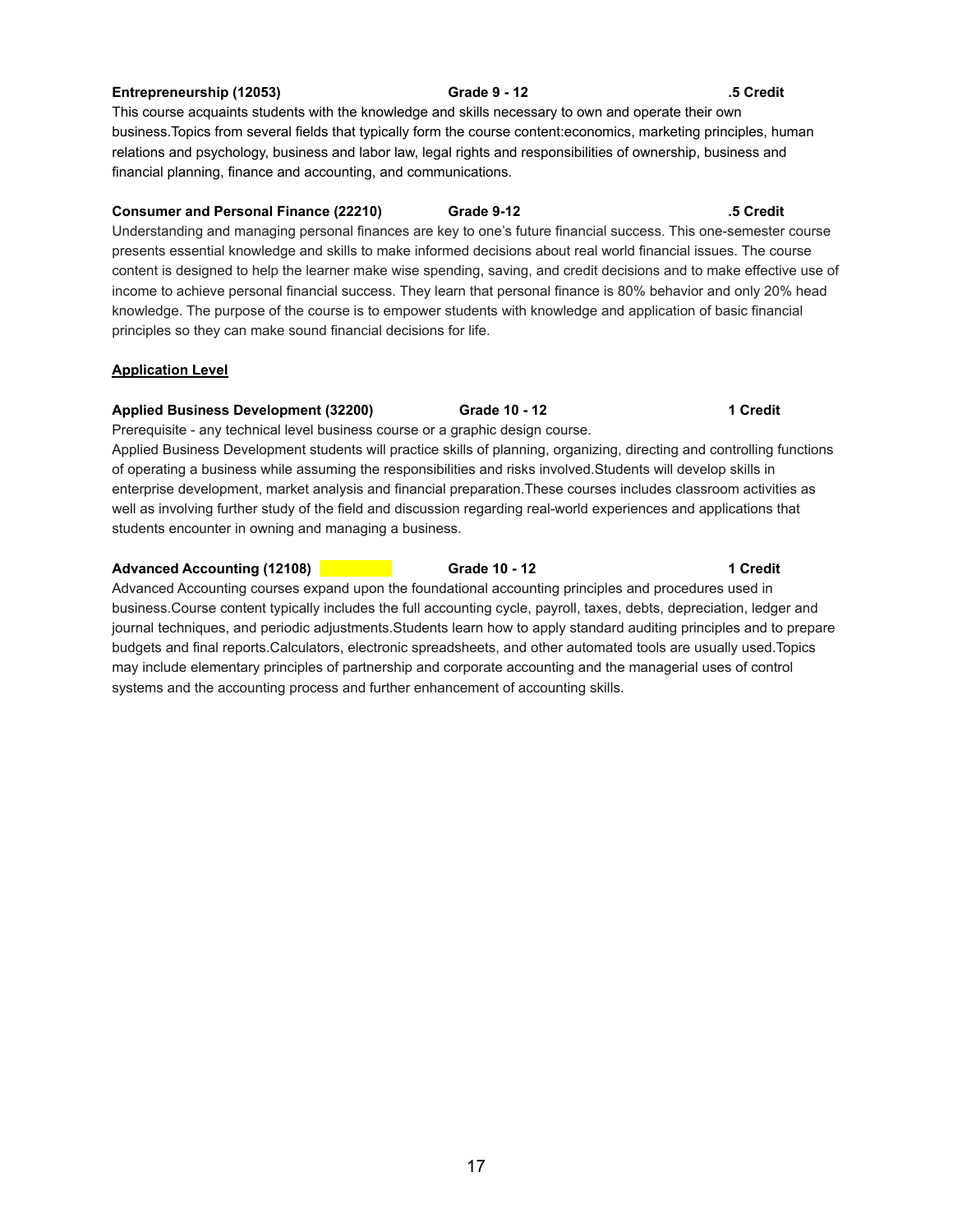| <b>Business Management and Entrepreneurship Pathway</b> |                                      |                              |  |
|---------------------------------------------------------|--------------------------------------|------------------------------|--|
| <b>Introductory Level</b>                               | <b>Technical Level</b>               | <b>Application Level</b>     |  |
| <b>Business Essentials</b>                              | Entrepreneurship                     | Applied Business Development |  |
|                                                         | <b>Business Management</b>           |                              |  |
|                                                         | <b>Business Communications</b>       |                              |  |
| <b>Business Finance and Accounting Pathway</b>          |                                      |                              |  |
| <b>Introductory Level</b>                               | <b>Technical Level</b>               | <b>Application Level</b>     |  |
| <b>Business Essentials</b>                              | Accounting                           | Advanced Accounting          |  |
|                                                         | <b>Consumer and Personal Finance</b> |                              |  |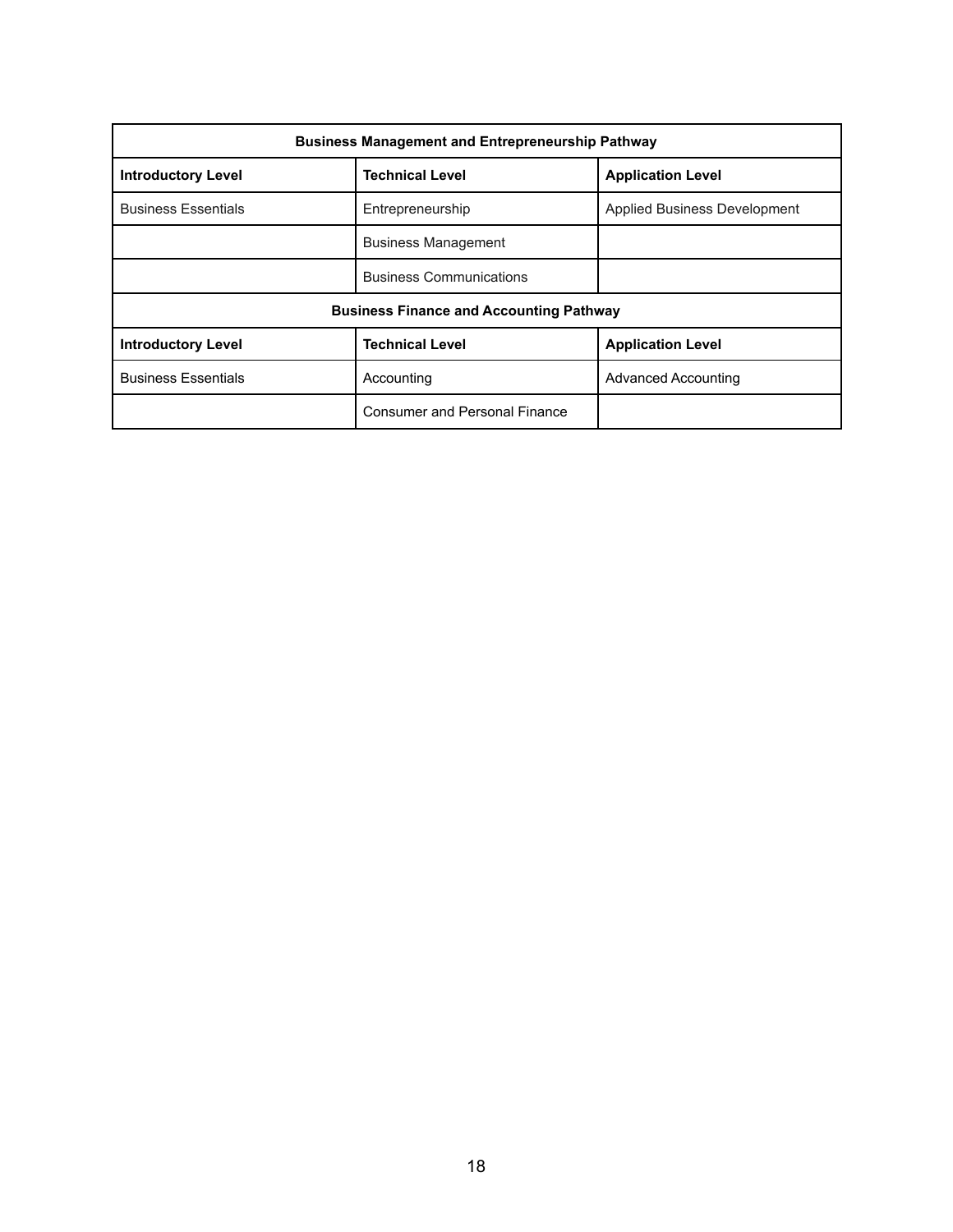# **CONSTRUCTION SCIENCE**

## **Architecture and Construction**

## **Introductory Level**

**Introduction to Industrial Technology (38001) Grade 8-12 .5 Credit** An introductory level course designed to instruct students in the basic skills necessary to all occupations in the Construction and Manufacturing areas. Students will learn basic 2D and 3D drawing techniques, design, build and race a CO2 dragster, construct small woodworking projects, and explore 3D laser and wood cutting technology.

## **Technical Level**

**Carpentry (17002) Grades 10-12\* 1 Credit** Prerequisite- Introduction to Industrial Technology or \*(9) enrollment in Geometry in Construction A comprehensive one-year course designed to instruct students in the basic knowledge and skills required for construction of residential structures. Students who complete this course and successfully complete the certification tests will receive their **NCCER Core Curriculum Level 1 Introductory Craft Skills Certification.**

## **Woodworking Principles (17007) Grade 10 - 12 1 Credit**

Prerequisite- Introduction to Industrial Technology This is a one-year course that emphasizes the safe and correct use of hand tools, portable power tools, and basic operation of stationary woodworking machines.Such topics as lumber, plywood, squaring stock, adhesives, wood

fasteners, common wood joinery, abrasives, layout tools, furniture construction, wood finishing, and other construction aspects are also explored. Each student will have the opportunity to make a pre-designed project.

## **Drafting/CAD (21107) Grades 9-12 1 Credit**

An Introductory level course designed to expose students to both architectural and mechanical (technical) drafting skills.

## **Application Level**

## **Furniture & Cabinetry Fabrication (38007) Grades 10 - 12 1 Credit**

Prerequisites- Woodworking Principles

This is a one-year course that studies design, advanced processes and construction of furniture and cabinets.This class is for the student who wishes to further his/her woodworking skills by designing and building an approved project of their own.

## **Carpentry II (38002) Grades 10-12 1 Credit**

Prerequisites- Carpentry I

An advanced comprehensive one-year course designed to instruct students in skills pertaining to rough construction and finish work. Students who complete this course and successfully complete the certification tests will receive their **NCCER Carpentry Level 1 and Level 2 Certification.**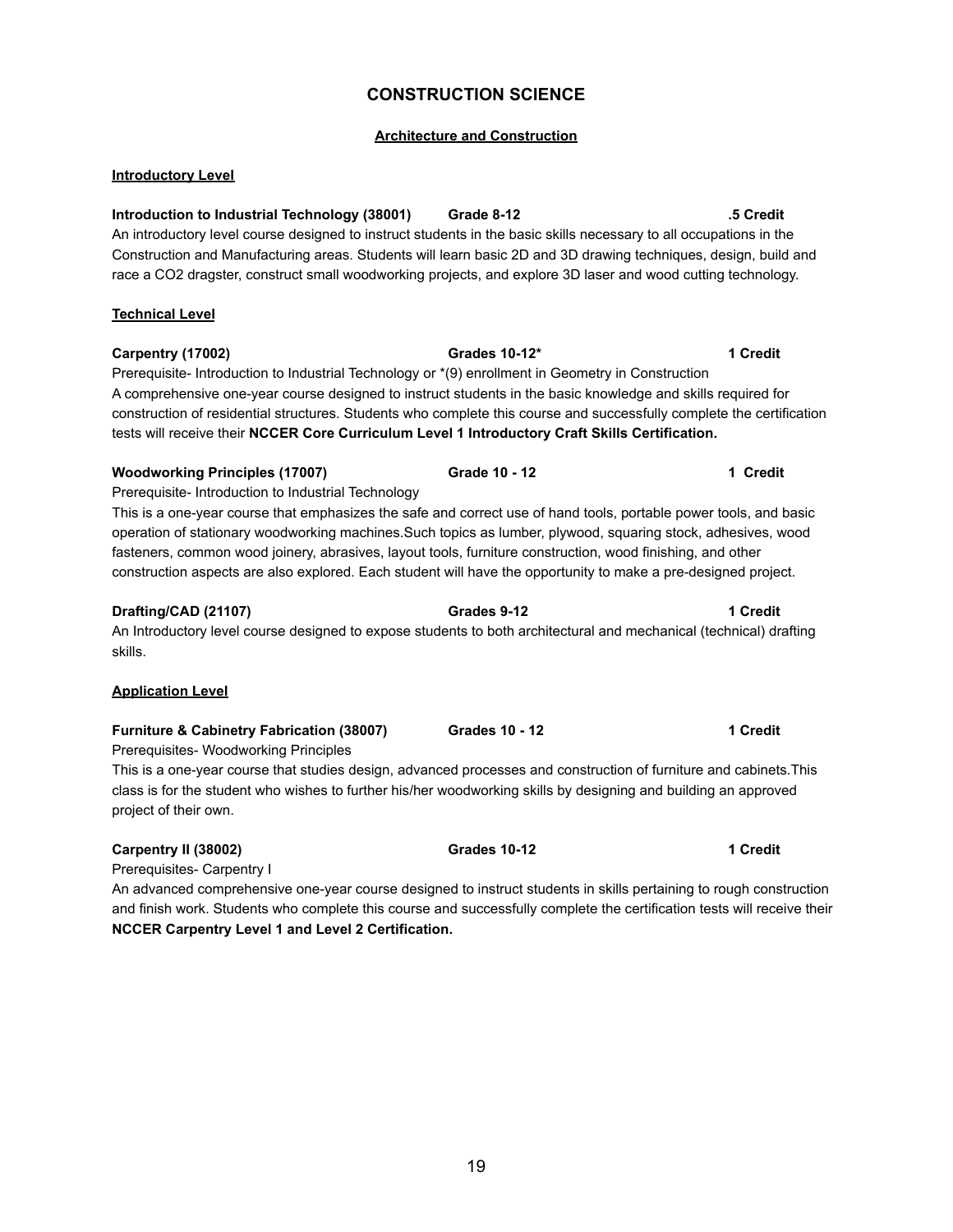| <b>Architecture and Construction Pathways</b> |                               |                                     |  |
|-----------------------------------------------|-------------------------------|-------------------------------------|--|
| <b>Introductory Level</b>                     | <b>Technical Level</b>        | <b>Application Level</b>            |  |
| Introduction to Industrial Technology         | Carpentry                     | Carpentry II                        |  |
|                                               | Drafting/CAD                  |                                     |  |
|                                               |                               |                                     |  |
| <b>Introductory Level</b>                     | <b>Technical Level</b>        | <b>Application Level</b>            |  |
| Introduction to Industrial Technology         | <b>Woodworking Principles</b> | Furniture and Cabinetry Fabrication |  |
|                                               | Drafting/CAD                  |                                     |  |

## **Manufacturing**

## **Introductory Level**

**Introduction to Industrial Technology (38001) Grade 8/9 .5 Credit** This course will provide students with the opportunity to explore interests in drafting, woodworking, small gas engines and metalworking.Students will learn basic drawing techniques, design, build and race a CO2 dragster, construct small woodworking projects, work on small gas engines and build a metal toolbox.

## **Technical Level**

**Mass Production I (13052) Grades 9-12 1 Credit** Prerequisite - Introduction to Industrial Technology A comprehensive, technical level course designed to instruct students in the knowledge and skills required for fabricating products using a variety of materials (wood, plastic, metal, composites).Pre- requisite for Mass Production II and Automated Systems

**Production Welding Processes I (39207) Grade 10 - 11 1 Credit** Welding Technology 1A and 1B Each are a semester course designed for the beginning welder. Students will be given instruction in practical application in Shielded Metal-Arc Welding with both Arc and Mig machines. Oxy-Acetylene welding, and the Oxy-Acetylene and Plasma cutting processes. Students will practice these processes, safety and proper procedures for the various welding equipment, machines, and materials will be stressed. They will produce welds in the Flat as well as Vertical and Horizontal welding positions. Also studied and incorporated will be the use of the Metal Inert Gas Welding, Plasma Arc Cutting, and Tungsten Inert Gas Processes. This course is designed for the home workshop welder and is also an introduction into the processes and skills involved in welding as a career. A small project may be incorporated to reinforce the welding skills learned in this class.

# **Application Level**

# **Mass Production II (39052) Grades 10-12 1 Credit**

plastic, metal, composites).

Prerequisite - Mass Production I An application level course which builds on skills learned in 13052 Mass Production and is designed to instruct students in advanced knowledge and skills required for fabricating products using a variety of materials (wood,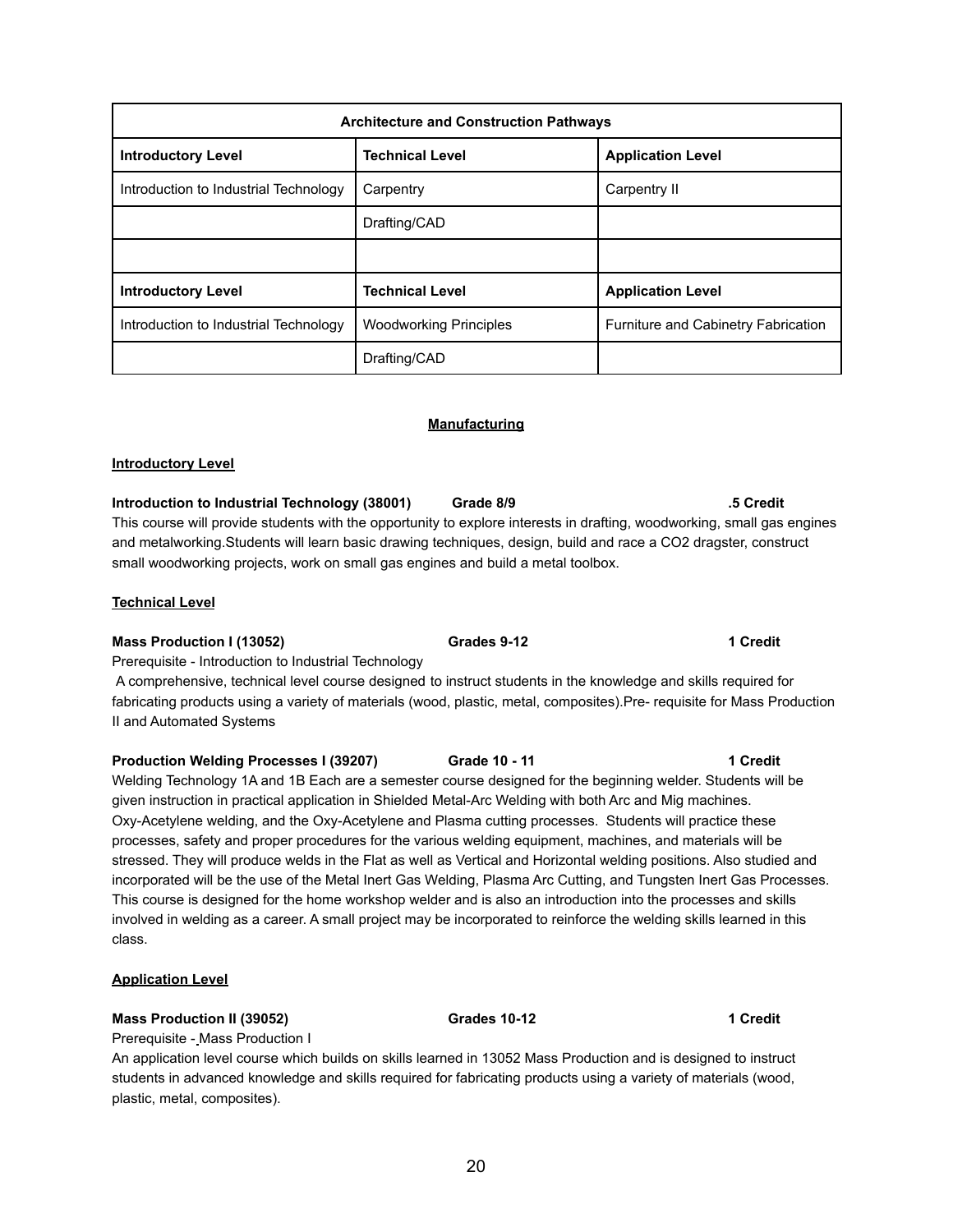## **Production Welding Processes II (39208) Grade 11 - 12 1 Credit**

Prerequisite:Production Welding Processes I (39207)

Welding Technology 2A and 2B are also semester courses designed for the beginning welder who has taken Welding Technology 1A and 1B and would like more practice, knowledge, and practical application of the welding skills learned in Welding 1

Any skills not learned in welding 1A and 1B will also be studied.

Students wishing to make a project can do this in this course.

| <b>Manufacturing Pathway</b>                                                    |                                     |                                      |  |
|---------------------------------------------------------------------------------|-------------------------------------|--------------------------------------|--|
| <b>Introductory Level</b><br><b>Technical Level</b><br><b>Application Level</b> |                                     |                                      |  |
| Introduction to Industrial Technology                                           | Mass Production I                   | Mass Production II                   |  |
|                                                                                 | <b>Production Welding Process I</b> | <b>Production Welding Process II</b> |  |

## **Mobile Equipment Maintenance**

**Introduction to Industrial Technology (38001) Grade 9 .5 Credit** This course will provide students with the opportunity to explore interests in drafting, woodworking, small gas engines and metalworking.Students will learn basic drawing techniques, design, build and race a CO2 dragster, construct small woodworking projects, work on small gas engines and build a metal toolbox.

**Small Engines & Powertrains (40212) Grade 9 – 12 1 Credit** This class is designed to study the source, conversion, transmission, control and use of energy. The four basic types of energy systems will be studied. Most of the student's time will be spent in the shop working on various projects and activities. These projects and activities will include building a simple machine, an electric motor, an electrical kit, and overhauling a small gas engine.

# **CAREERS / JOBS SKILLS**

**Transitions (22102) Grade 9 .5 Credit**

Transitions is a required class for freshman. The purpose of Transitions is to prepare each student to be successful at Pratt High School and then experience success upon graduation from high school.. Areas to be explored include character education, computer use, career assessment, leadership, team building, mentoring, personality profiles, and individual and team goal setting. The textbook for the class is The Seven Habits of Highly Effective Teens by Sean Covey.

**Work Study (2nd semester only) (22998) Grade 12 .5 Credit** Miscellaneous—Workplace Experience courses provide students with work experience in a field related to their interests. Goals are typically set cooperatively by the student, teacher, and employer (although students are not necessarily paid). These courses may include classroom activities as well, involving further study of the field or discussion regarding experiences that students encounter in the workplace. Note: if the particular subject area is known, use the code associated with the Workplace Experience course within that subject area.